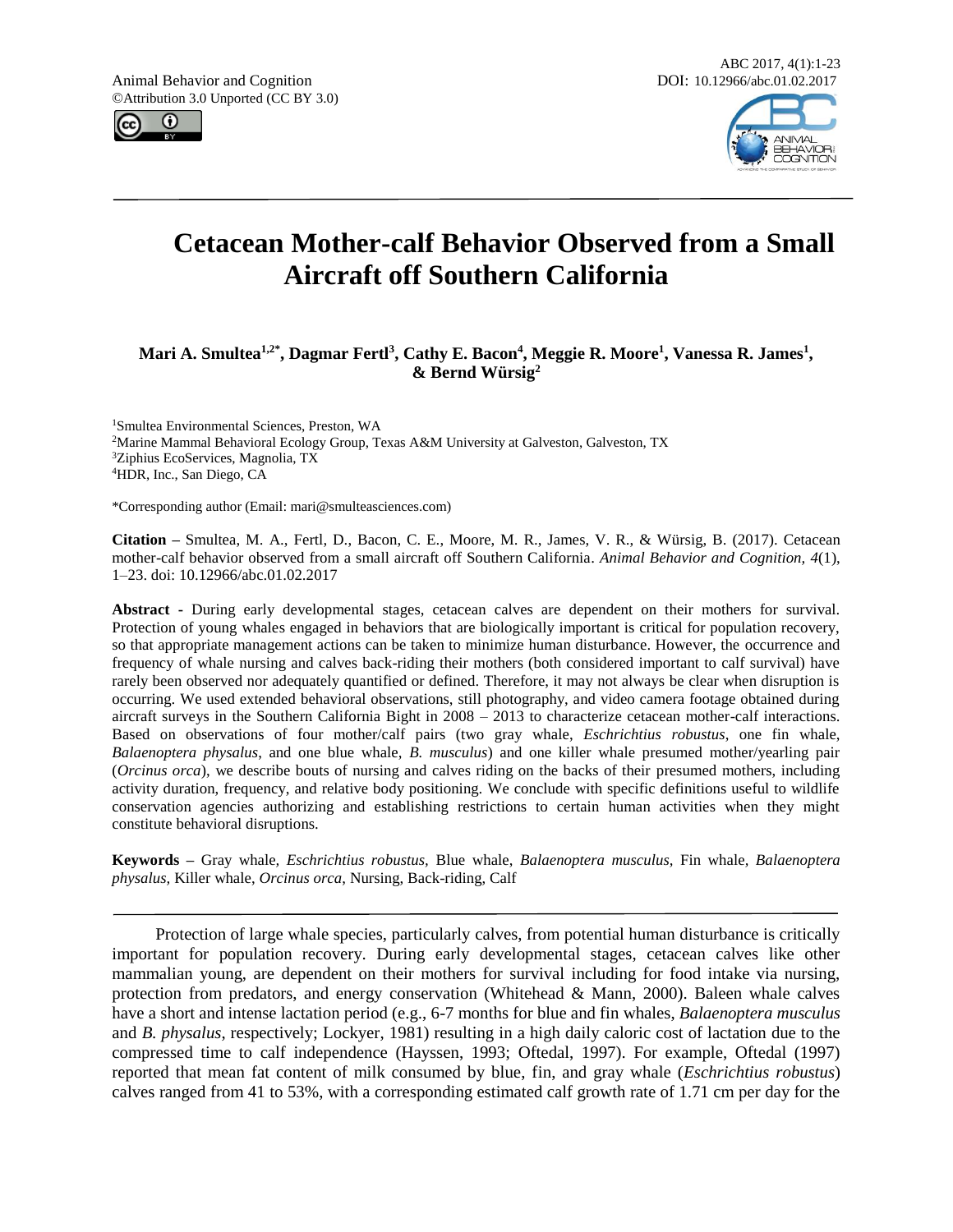gray whale (Best, 1982; Cartwright et al., 2016). Furthermore, many baleen whales seasonally migrate long distances between high-latitude summer feeding grounds and lower-latitude winter calving grounds where the mother fasts in tropical waters characterized by low biological productivity (Ford & Reeves, 2008). Although the impacts of disruptive anthropogenic activities on the reproductive success of individual whales are unknown (Clapham, 1999), interruption of nursing may reduce caloric intake of cetacean calves, which could be detrimental to calf survival. However, characteristics of wild cetacean mother-calf behaviors considered critical to survival (e.g., nursing), especially among baleen whales, are rarely documented. This is due to difficulties inherent in observing these animals that spend most of their life underwater, and often in hard-to-access oceanic areas. Further, it is difficult to obtain observations unbiased by the observer (e.g., a human diver) or observation platform (e.g., noise-producing vessels). An understanding of behavior that is biologically important to whale offspring survival is essential to conservation and recovery so that appropriate management action can be taken to minimize human disturbance. However, the occurrence, duration and frequency of whale nursing and calves back-riding their mothers, both considered important to calf survival, have rarely been observed and have not been adequately quantified or defined; therefore, it may not always be clear when disruption is occurring.

Apparent nursing by baleen whales has been observed from vessels, airplanes, and elevated shore stations, by human swimmers, and more recently using video footage obtained from small, overflying drones. The most detailed descriptions are for North Atlantic right (*Eubalaena glacialis*), South Atlantic right (*Eubalaena australis*), and bowhead (*Balaena mysticetus*) whales (Hain, Hampp, McKenney, Albert, & Kenney, 2013; Thomas & Taber, 1984; Würsig, Dorsey, Fraker, Payne, & Richardson, 1985). Brief and/or anecdotal descriptions of apparent nursing exist for humpback (*Megaptera novaeangliae*), gray, and Bryde's (*Balaenoptera edeni*) whales (e.g., Glockner-Ferrari & Ferrari, 1985; Reeves, Smith, Lund, Lebo, & Josephson, 2010; Steiner, Silva, Zereba, & Leal, 2007; Swartz, 1986; Sychenko, 2011; Williamson, 1961). Video recently obtained from drones documented blue whale mother-calf pairs in apparent nursing positions off southern California (Dana Point Whalewatching, 2016; Giradeau, 2015), Sri Lanka (Dykstra, 2013), and New Zealand (pygmy blue whale, *Balaenoptera musculus brevicauda*, Torres & Klinck, 2016).

Apparent nursing among mysticetes has been reported during rest or slow travel with the mother and calf partially exposed at the water surface, only the calf below the surface, or both animals below the surface. South Atlantic right whale and bowhead whale nursing "bouts" were typically separated by the calf breathing one to three times at the surface, subsequently submerging for more nursing, and ending with a deeper dive (Thomas & Taber, 1984; Würsig et al., 1985). Assumed nursing (i.e., "suckling") by North Atlantic right whales occurred when the calf's head maintained alignment with the mother's teats, followed by the calf surfacing and then nursing on the opposite side of the mother, alternately repeating this behavior (Hamilton & Cooper, 2010). In contrast to balaenids, apparent nursing by Eschrichtiidae and Balaenopteridae calves is anecdotally reported to occur below the surface during both rest and slow travel. Sychenko (2011) defined apparent nursing among western gray whales as the mother rolling and the calf diving under her to nurse. Apparent nursing by humpback whales occurred with the mother and calf in a horizontal position (Glockner, 1983); a vertical position (head up; Bauer, 1986); or occasionally at the surface with the mother's flukes extending into the air (e.g., Bauer, 1986; Morete, Freitas, Engel, Pace, & Clapham, 2003). Drone video showed different blue whale calves in an apparent nursing position with the mother resting at or near the surface and the calf below the surface with its rostrum oriented to the mother's teat area, usually with the calf dorsal side up but also ventral side up or on its side (Dana Point Whalewatching, 2016; Dykstra, 2013; Giradeau, 2015; National Geographic, 2016).

# **Study Objectives**

The objective of our study was to conduct focal group and individual behavioral observations of cetaceans using video from an aircraft, focusing on pairs of mother-calf whales as a critical component of population conservation. We use results to provide definitions of vital mother-calf behavior useful to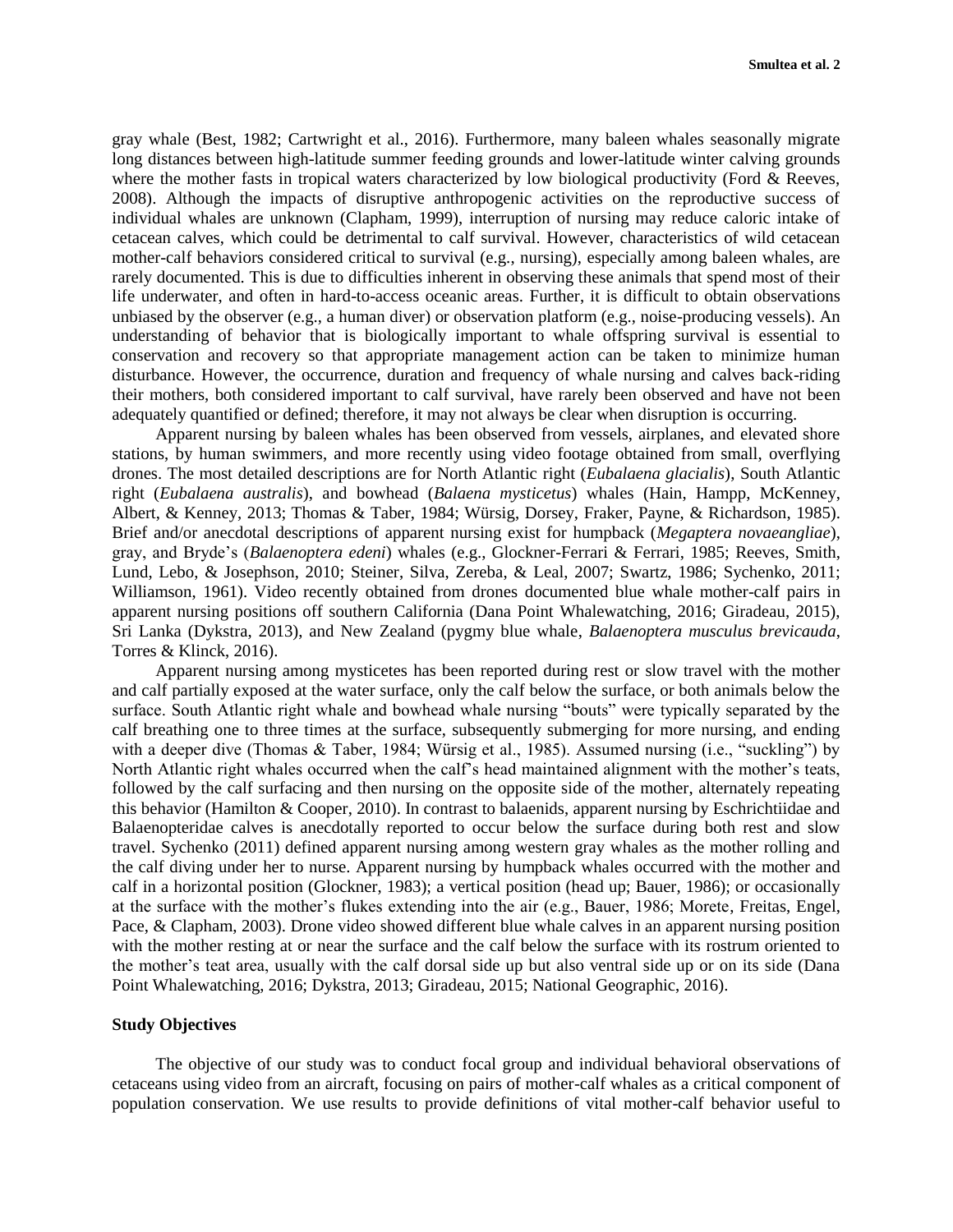develop conservation and management measures aimed at minimizing disturbance to these biologically significant behaviors. Focal species included the endangered blue and fin whales, and the gray and killer (*Orcinus orca*) whales.

# **Method**

# **Aerial Survey Protocol**

Aerial surveys for marine mammals were flown in the Southern California Bight two to four times per year  $(7 - 10)$  days per survey) from 2008 through 2013 (see Smultea, 2016 for detailed methodology). The survey area extended from the coastline to approximately 200 km offshore from San Diego north to near Los Angeles, California (centered around 32° 54' 19.6" N 118° 22' 49.8 W). Surveys were conducted at an altitude of  $244 - 305$  m and 100 knots ground speed, primarily from a high-wing, twin-engine Partenavia P68 and glass-nosed Observer ( $n = 17$  surveys), with the remaining survey made from an Aero Commander aircraft. Observation effort occurred throughout each flight focused along systematic transect lines following conventional distance sampling protocol (Buckland, Rexstad, Marques, & Oedekoven, 2015). Two observers searched for marine mammals on each side of the aircraft through a bubble window while a recorder collected data on a laptop running customized data collection and mapping software, including Mysticetus™ (www.mysticetus.com). Sighting position information was calculated and plotted on a laptop map screen in real time by Mysticetus based on the horizontal bearing and declination angle to the sighting measured with a clinometer. Observer voices were recorded throughout each flight by taping a mini-microphone into a headphone earpiece connected to a portable voice recorder.

When a mother-calf whale pair was sighted, the plane circled the sighting at radial distance  $0.5 -$ 1 km and a target altitude of 457 m to collect extended detailed behavioral observations (i.e., focal follow); flying a small aircraft in this manner has been shown to avoid potential disturbance of whales by flying outside Snell's air-to-water sound transmission cone (Richardson, Greene, Malme, & Thomson, 1995; Urick, 1972). All-occurrence focal individual and focal group sampling methods were used to record behavioral states (travel, mill, rest, unknown) and events following an ethogram (Altmann, 1974; Mann, 1999; Smultea, 2016). In addition, minimum and maximum distance between nearest neighbors as a measure of cohesion within a group (estimated in number of adult species body lengths [BL]) and magnetic orientation were recorded once per minute. A calf was defined as an animal less than threequarters the body length of the closely accompanying adult (i.e., within one-half adult BL). A yearling was defined as an animal estimated to be approximately three-quarters the BL of the closely accompanying adult whale (Taber & Thomas, 1982). Photographs and video were taken to document species and behaviors through an open porthole window using a Canon EOS 40D or 60D or a Nikon D300 or D7000 DSLR camera with a 100 – 400 mm f/4.5-5.6 IS USM lens and a high-definition Sony Handycam HDR-XR550 or HDR-XR520 video camera.

Photographs and video were examined post-survey on a computer monitor to transcribe the frequency, duration, body orientation, distance between mother and calf, and laterality (i.e., mother's left or right side) of apparent nursing, back-riding events, and/or behavioral states. Distance between mother and calf were noted at 30 s intervals using instantaneous sampling methodology following the protocol of Taber and Thomas (1982). We defined back-riding as the calf touching or within one-quarter adult BL of the mother, positioned between the tail stock and the mother's head/rostrum. We defined apparent nursing as the mother and calf separated by less than one-quarter adult BL with the calf's head oriented towards the mother's teat area or peduncle for at least 5 s. We did not observe the presence of milk and thus could not confirm that milk was transferred to the calf during apparent nursing. Duration of apparent nursing (i.e., a "session") was defined as the elapsed time from when the calf began then moved out of an apparent nursing position (based on video transcription, field notes, and/or voice recordings). Periods (in elapsed time as displayed on the monitor screen) when the calf and/or mother dove out of sight of the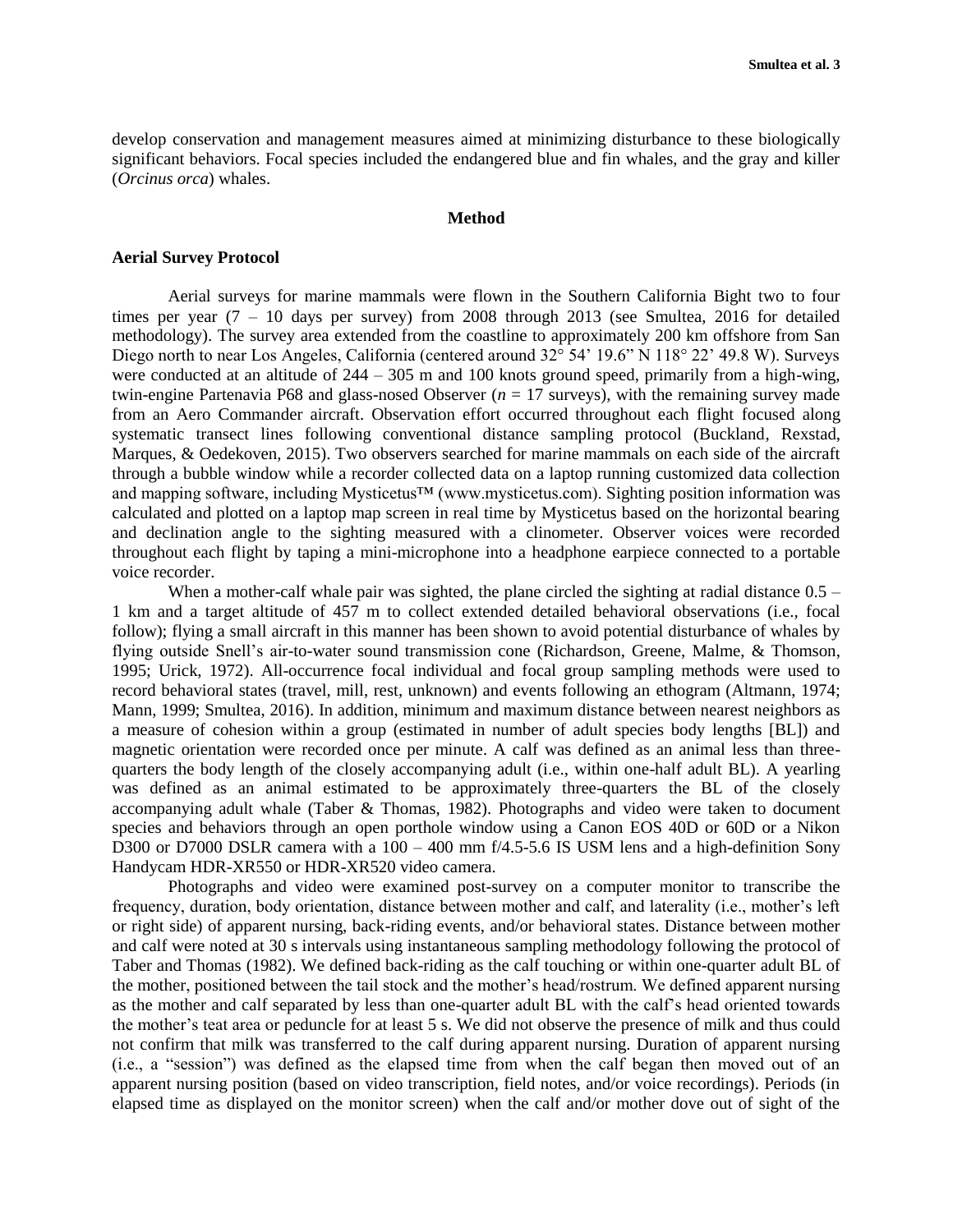observer and/or video camera were also recorded. Whales were typically visible below the water surface to a depth of about  $1 - 3$  adult BL, depending on conditions (e.g., water clarity, cloud cover, Beaufort Sea State). Travel speed in kilometers per hour (km/hr) of mother-calf pairs was calculated based on the distance between the first and last GPS positions of each sighting divided by the focal follow duration (in hours).

### **Results**

In 2008 – 2013, we conducted 87,735 km of observation effort during 18 aerial surveys totaling 97 flights in the Southern California Bight; at least one survey occurred during every month except December (see Smultea, 2016). Focal follows were conducted on 160 cetacean groups for periods of 5 – 60 min totaling 37.5 hr, 4.3 hr (11%) of which consisted of nine different mysticete whale mother-calf pairs. We observed apparent nursing and back-riding among four mysticete (two gray, one blue, and one fin whale) mother-calf pairs during observation periods of  $19 - 54$  min, all of which were documented with video except one gray whale mother-calf pair documented by field notes and voice recording only (Table 1). We also photographed apparent nursing by one adult/yearling killer whale pair. From our overhead aerial perspective, all observed apparent nursing occurred with the mother motionless or traveling slowly at the surface and the calf below the surface. Back-riding and apparent nursing by the calf was nearly evenly distributed laterally on both sides of the mother across whale species (Table 2).

### **Gray Whale: Nursing and Back-riding**

On 15 February 2011, we conducted a focal follow on a lone gray whale mother-calf pair for 30 min as they traveled slowly southeast at a mean speed of 3.6 km/hr approximately 16 km from shore over a bottom depth of 580 m. The calf was estimated to be one-half the mother's BL based on video analysis. The pair was at or near the water surface and within view of the observers for 83% of the 30-min video recording. The pair was always observed within one-quarter mother BL of each other. One 15 s apparent nursing session was video-recorded (Table 1). The calf rode the mother's back 11 times with approximately equal frequency on the mother's left and right sides, of which 7 periods could be timed from start to finish ( $M = 12$  s,  $SD = 9.8$ ,  $n = 7$ ; Table 1, Figure 1). Back-riding typically involved the following chronological behavioral sequence by the calf: (1) "lying" on one side of the mother's peduncle for several minutes as she swam slowly just below the water surface; (2) quickly  $(3 - 20 s)$  duration) crossing over the mother's back; and (3) lying again on the other side of the mother's peduncle for several more minutes. Each time, the calf's travel appeared to be due to the mother's propulsion, with no calf fluke movement evident; however, the mother's flukes beat intermittently throughout the focal follow. The last observed behavior was the calf back-riding in a different manner, with its lower peduncle positioned near the mother's flukes, floating back and forth near the center of the mother's back as though propelled by the mother's fluke beats.

On 19 April 2011, a lone gray whale mother-calf pair slowly traveled northbound at a mean speed of 4.3 km/hr approximately 3 km from shore over a bottom depth of 30 m (Table 1). No video or photo was obtained for this focal follow. The calf was approximately one-half the mother's BL. The pair was at or near the water surface and within view of the observers for 85% of the 19.2 min focal follow. The whales were always observed within one-quarter to one mother BL of each another. Three apparent nursing sessions, each lasting  $20 - 76$  s, were seen, always while the mother was motionless at the water surface with both pectoral fins outstretched and the calf below the surface (Table 1). The calf back-rode the mother three times for periods of  $60 - 90$  s, rotating between the left (once) and right (twice) sides of the mother's peduncle area.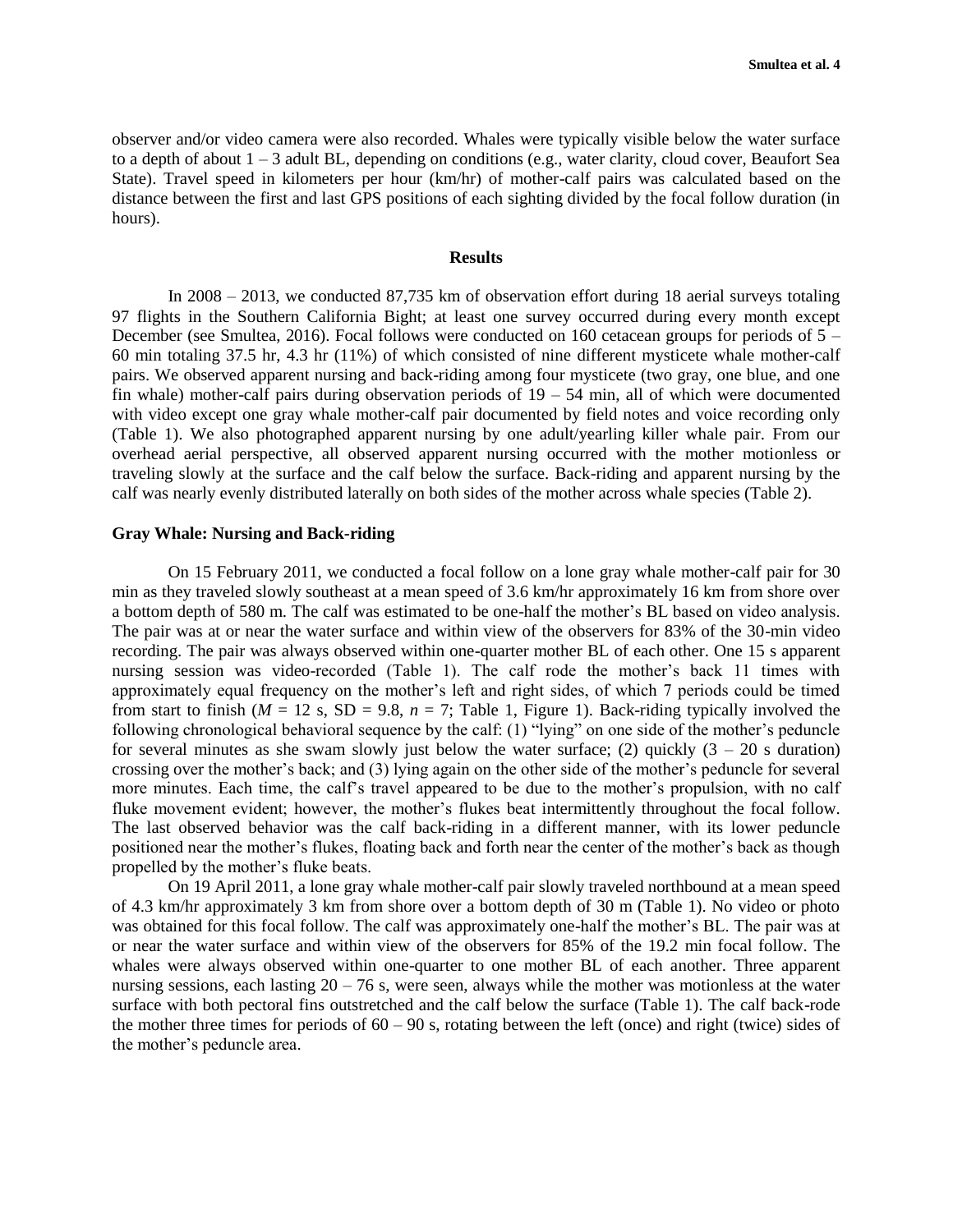

*Figure 1*. Gray whale calf at the water surface back-riding the rear left peduncle area of its mother as she swims below the water surface (mother has lighter body color) on 15 February 2011. Apparent nursing also was observed as the mother rested at the surface. Photograph by Bernd Würsig, NMFS permit 14451.

# **Blue Whale: Nursing and Back-Riding**

On 24 May 2013, we conducted a 54 min focal follow on a lone blue whale mother-calf pair traveling slowly (approximately  $3 - 4$  km/hr) sub-surface 12 km from shore over a bottom depth of 290 m. The calf was estimated to be one-half the mother's BL. The whales were within view of observers for 71% of the 54 min focal follow, 39 min of which was captured on video; photographs were taken after the video ended. The pair was always observed within one-quarter to one mother BL of each another, except near the end of the focal follow when the calf moved 2 BL away as a small  $(< 10 \text{ m})$  outboard recreational boat approached to within 100 m, stopped for several minutes, then abruptly departed. We observed four apparent nursing sessions of  $13 - 264$  s duration each, three of which were recorded on video before the close approach by the small vessel (Table 1). The longest apparent nursing session of 264 s occurred after the small boat departed. Back-riding occurred four times with equal frequency on each side of the mother for periods of  $8 - 94$  s (Table 1).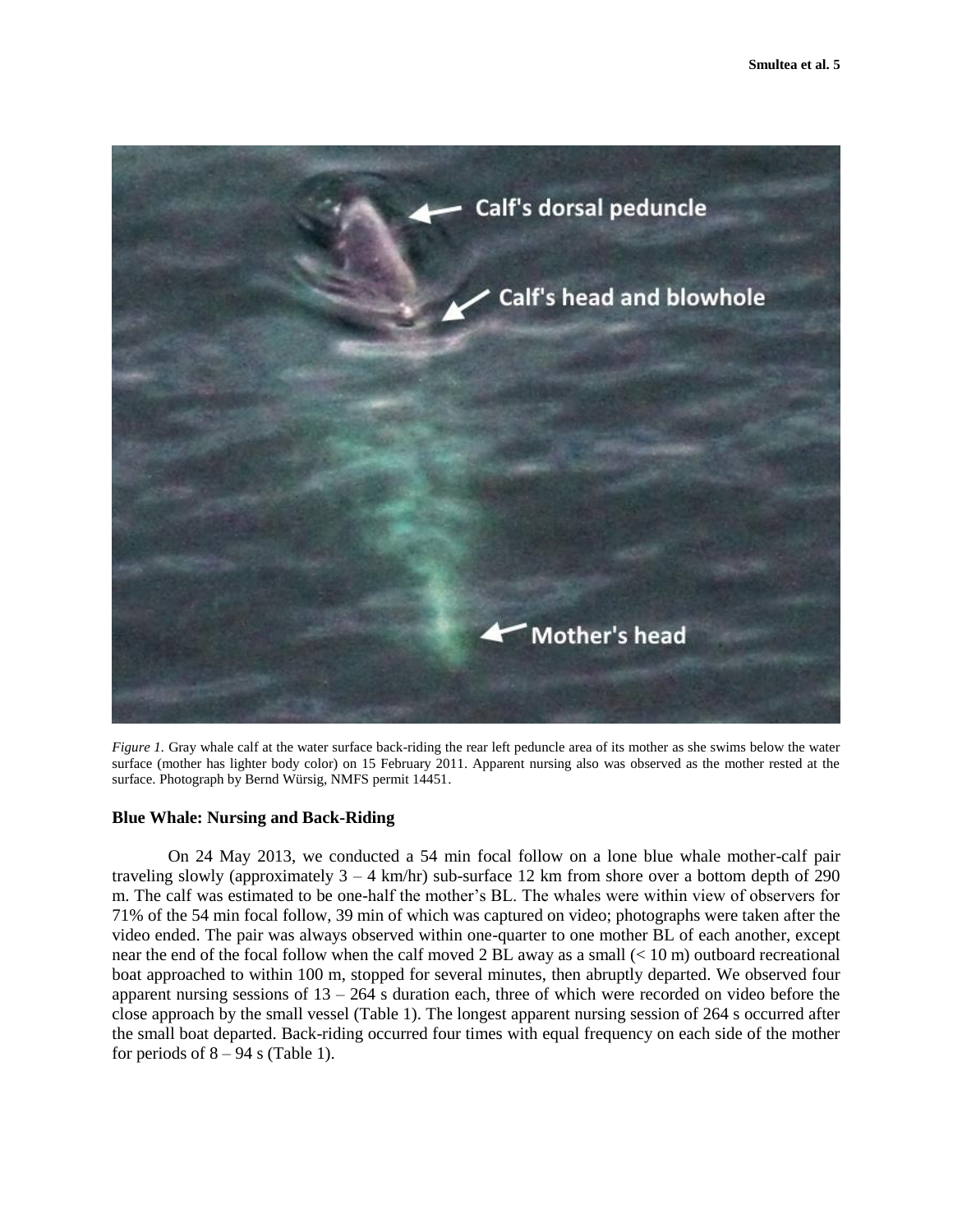| <b>Species</b> <sup>a</sup> | Obs.<br><b>Method</b> | Date        | <b>Total Obs.</b><br>Time (min) | Max. Space in<br>Adult BL <sup>a</sup> | <b>Apparent Nursing</b><br><b>Session Duration (s)</b> |        |                | <b>Back-riding</b> |                          |
|-----------------------------|-----------------------|-------------|---------------------------------|----------------------------------------|--------------------------------------------------------|--------|----------------|--------------------|--------------------------|
|                             |                       |             |                                 |                                        | Mean (SD)                                              | Range  | n              | $\boldsymbol{n}$   | Laterality<br>(L/R)      |
| Gray whale                  | V & P                 | 15 Feb 2011 | 30                              | 0.25                                   | $15 (N/A)^{b}$                                         | N/A    |                | $_{II}$            | 6/5                      |
| Gray whale                  | ${\bf N}$             | 19 Apr 2011 | 16                              |                                        | 42(21)                                                 | 20-76  | 3              | 3                  | 1/2                      |
| Blue whale                  | V & P                 | 24 May 2013 | 44                              | 1                                      | 149 (132)                                              | 13-264 | $\overline{4}$ | $\overline{4}$     | 2/2                      |
| Fin whale                   | V & P                 | 6 Jun 2009  | 50                              | 1                                      | 90(45)                                                 | 30-138 | 3              | 10                 | 5/5                      |
| Killer whale <sup>c</sup>   | P                     | 21 Nov 2009 | 40                              | $\qquad \qquad -$                      |                                                        | $- -$  |                | --                 | $\overline{\phantom{m}}$ |

Table 1<br>Summ *Summary of Whale Nursing and Back-Riding Behaviors Observed Among Mother-Calf Pairs in the Southern California Bight*

*Note.* N = documented with notes and voice recording only; V & P = documented with video and photographs; BL = adult body length(s).

<sup>a</sup>Maximum estimated distance in adult BL observed between the presumed mother and calf.

<sup>b</sup>SD not applicable due to sample size of 1.

<sup>c</sup>Adult-yearling killer whale pair; all other sightings are mother-calf pair. Parameters for which no systematic data were collected are denoted with a dash.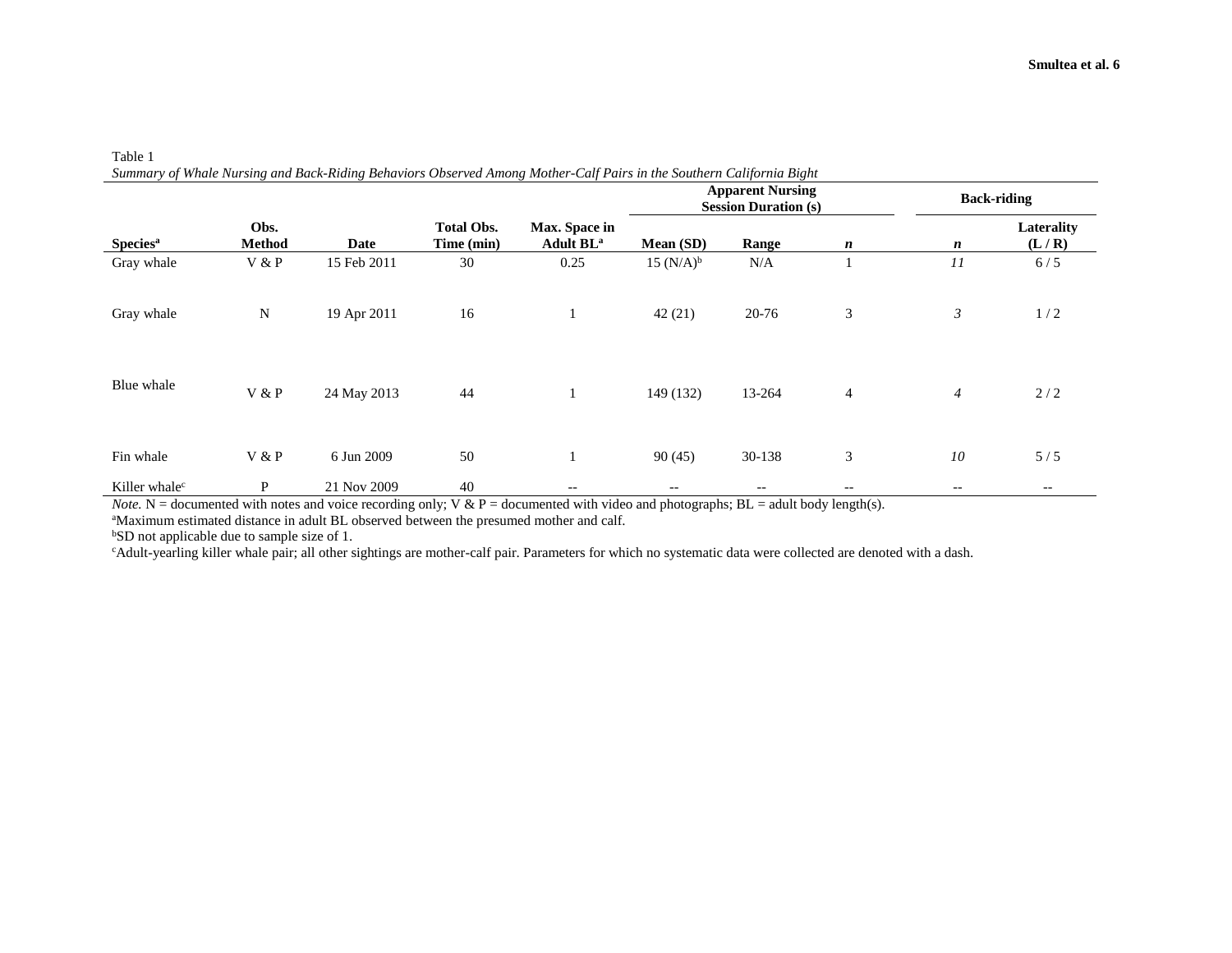Table 2

*Reports of Apparent Nursing (N) or Back-Riding (B) by Cetacean Calves in Free-Ranging and Captive Environments* **Species Calf Behavior**

| <b>Species</b>                                        | <b>Calf Behavior</b> |
|-------------------------------------------------------|----------------------|
| <b>Mysticetes</b>                                     |                      |
| North Atlantic right whale (Eubalaena glacialis)      | N, B                 |
| South Atlantic right whale (Eubalaena australis)      | N, B                 |
| Bowhead whale (Balaena mysticetus)                    | N, B                 |
| Blue whale (Balaenoptera musculus)                    | N                    |
| Pygmy blue whale (Balaenoptera musculus brevicauda)   | N                    |
| Fin whale (Balaenoptera physalus)                     | N                    |
| Bryde's whale (Balaenoptera edeni/brydei)             | $\mathbf N$          |
| Humpback whale (Megaptera novaeangliae)               | N, B                 |
| Gray whale (Eschrichtius robustus)                    | N, B                 |
| <b>Odontocetes</b>                                    |                      |
| Sperm whale (Physeter macrocephalus)                  | N, B                 |
| Beluga whale (Delphinapterus leucas)                  | N, B                 |
| Killer whale (Orcinus orca)                           | ${\bf N}$            |
| Short-finned pilot whale (Globicephala macrorhynchus) | N                    |
| False killer whale (Pseudorca crassidens)             | $\mathbf N$          |
| Rough-toothed dolphin (Steno bredanensis)             | $\mathbf N$          |
| Dusky dolphin (Lagenorhynchus obscurus)               | N                    |
| Bottlenose dolphin (Tursiops spp.)                    | N                    |
| Hybrid: bottlenose and rough-toothed dolphin          | N                    |
| Atlantic spotted dolphin (Stenella frontalis)         | N                    |
| Spinner dolphin (Stenella longirostris)               | N                    |
| Short-beaked common dolphin (Delphinus delphis)       | N                    |
| Humpback dolphin (Sousa plumbea)                      | N                    |
| Commerson's dolphin (Cephalorhynchus commersonii)     | N                    |
| Finless porpoise (Neophocaena phocaenoides)           | N, B                 |
| Harbor porpoise (Phocoena phocoena)                   | $\mathbf N$          |

*Note.* See Appendix A for a list of supporting references.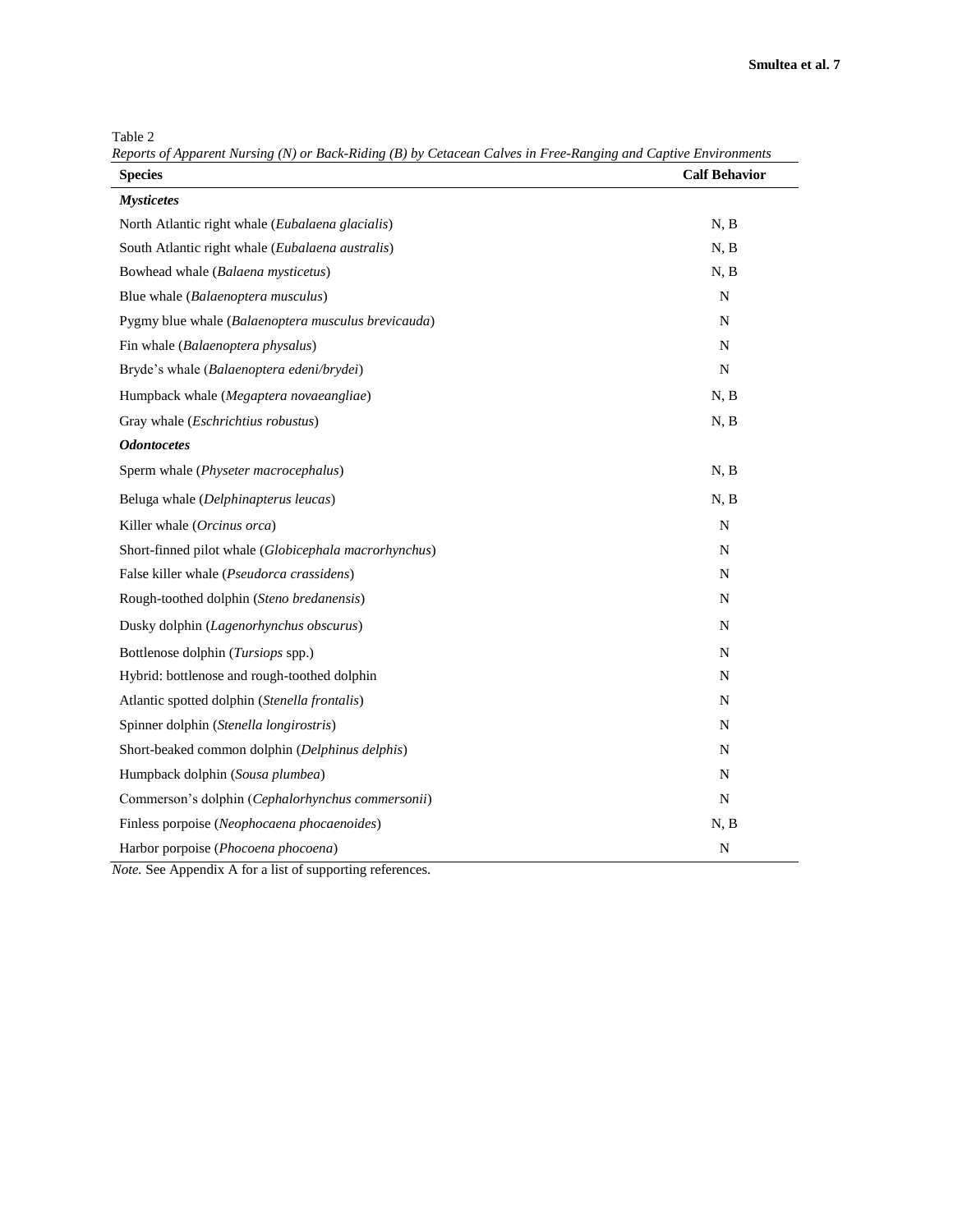

*Figure 2.* Apparent nursing by a fin whale calf (on upper left with white-colored ventral area visible below surface and head oriented toward the mother's teat area; mother's body is dark-colored to right) on 6 June 2009. Photograph by Lori Mazucca, NMFS permit 14451.



*Figure 3.* Same fin whale mother-calf pair as depicted in Figure 2, following and interacting with northern right whale dolphins on 6 June 2009. Photograph by Lori Mazucca, NMFS permit 14451.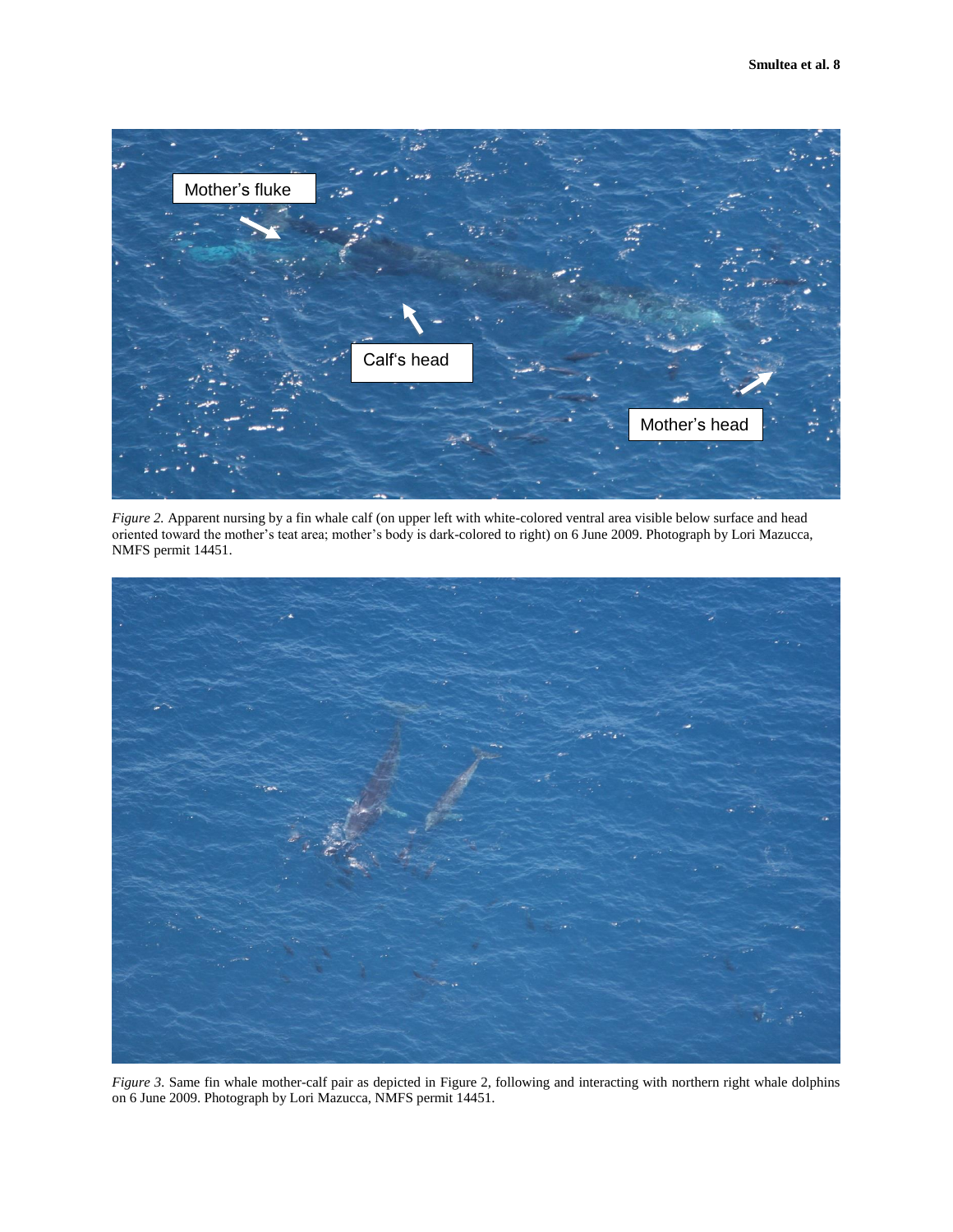### **Fin Whale: Nursing and Back-Riding**

On 6 June 2009, we conducted a 50 min focal follow on a fin whale mother-calf pair as they closely followed an estimated 1,000 northern right whale dolphins (*Lissodelphis borealis*) approximately 28 km from shore over a bottom depth of 785 m. The fin whale pair traveled southwest at a mean speed of 6.6 km/hr, always at the rear of the dolphin group. The calf was approximately two-thirds the mother's BL and always remained within one mother BL next to or ahead of her. The mother-calf pair was visible at or near the water surface for 84% of the 50 min video-recorded focal follow. Apparent nursing was observed and photographed when the calf swam below the mother's peduncle/teat area in a generally perpendicular position relative to the mother including with the calf ventral-side up (Figure 2). Apparent nursing occurred for periods of  $31 - 138$  s (Table 1), while the calf remained below the surface as intermittently visible on the video. The calf occasionally appeared to play with individual dolphins by moving towards the dolphins and initiating physical contact with its head (Figure 3). The calf rode the mother's back on 10 occasions ( $M = 21$  s,  $SD = 13.8$ ,  $n = 10$ ), equally split between the left and right sides of the mother (Table 1).

# **Killer Whale: Nursing**

On 21 November 2009, we circled a group of 55 killer whales (including three calves and a yearling) in three subgroups as they traveled slowly southeast at a mean speed of 10.4 km/hr approximately 28 km from shore over a bottom depth of about 785 m. These individuals were likely from the offshore killer whale ecotype based on group size, location, and "closed" saddle patches (K. Balcomb, Center for Whale Research, personal communication, 19 January 2013). Approximately 250 photographs were taken, three images which captured apparent nursing among the same adult female and a smaller apparent yearling in two different nursing positions. The first position involved the adult and yearling lying on their sides, parallel to each other. Flukes were oriented in the same direction, and the whales' ventral sides faced each other while the yearling's rostrum was positioned at the adult's peduncle area. The whales were underwater, but the yearling's posterior end was at the surface (Figure 4A). In the second position, the adult swam on her back with the yearling lying on top of her. Again, their bodies exhibited the same orientation, and the yearling's rostrum was positioned at the adult's teat area while the adult was completely submerged. The yearling was also submerged, except for the dorsal fin (Figure 4B). Each of the two nursing positions lasted about  $4 - 5$  min. Apparent nursing was based on the position of the yearling's mouth in proximity to the accompanying adult female's teats, the prolonged travel in this position, reports of similar nursing positions in captive killer whales (Asper, Young, & Walsh, 1988; Clark & Odell, 1999), the yearling's estimated age, and review of the photos by killer whale experts (K. Balcomb and D. Ellifrit, Center for Whale Research, personal communication, 19 and 22 January 2013, respectively).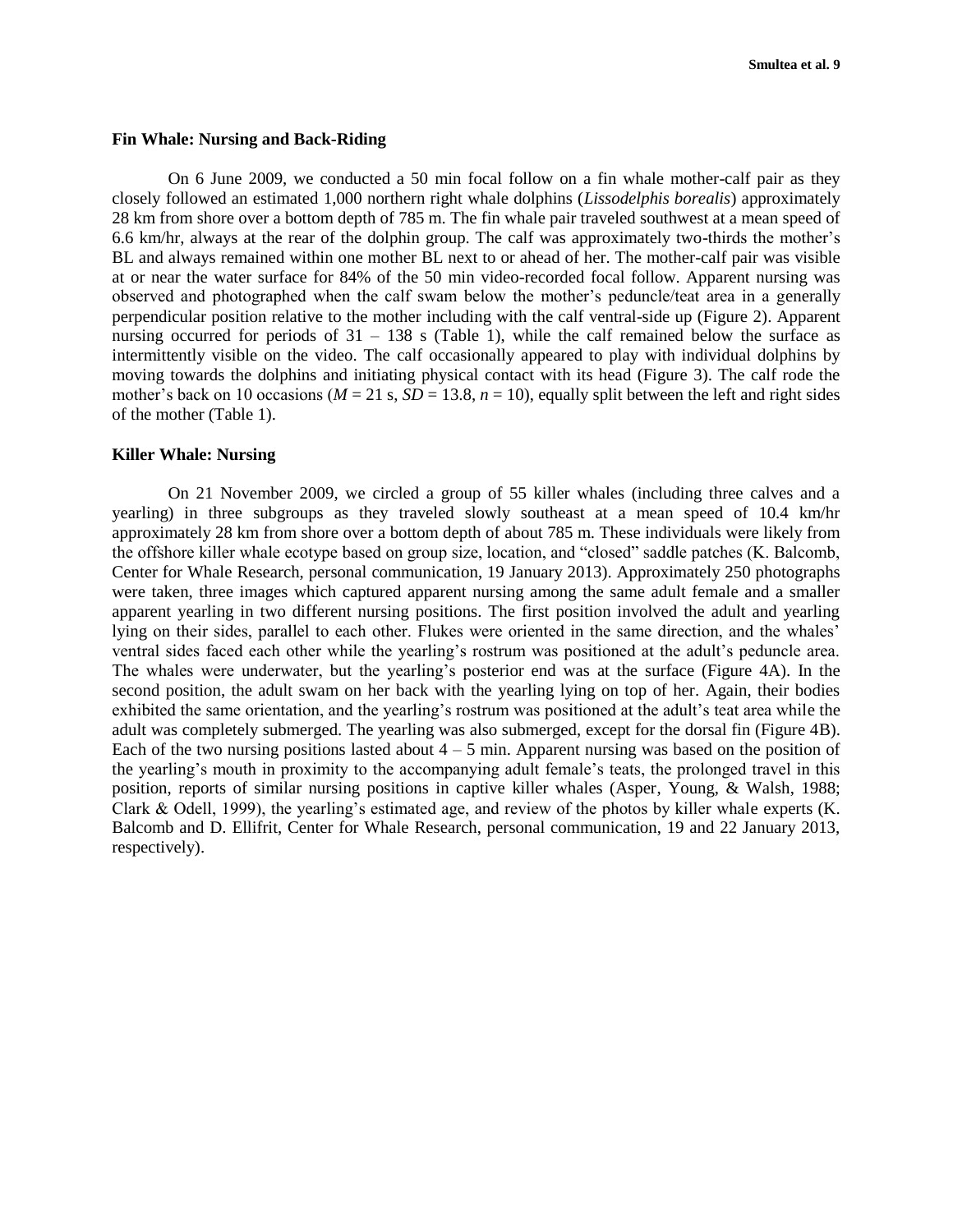

*Figure 4.* Two positions of a presumed mother killer whale nursing her yearling calf. **A)** Ventral-swimming calf nursing from ventral-swimming mother. **B)** Dorsal-swimming calf nursing from ventral swimming mother. Drawn from photographs taken off Southern California on 27 November 2009.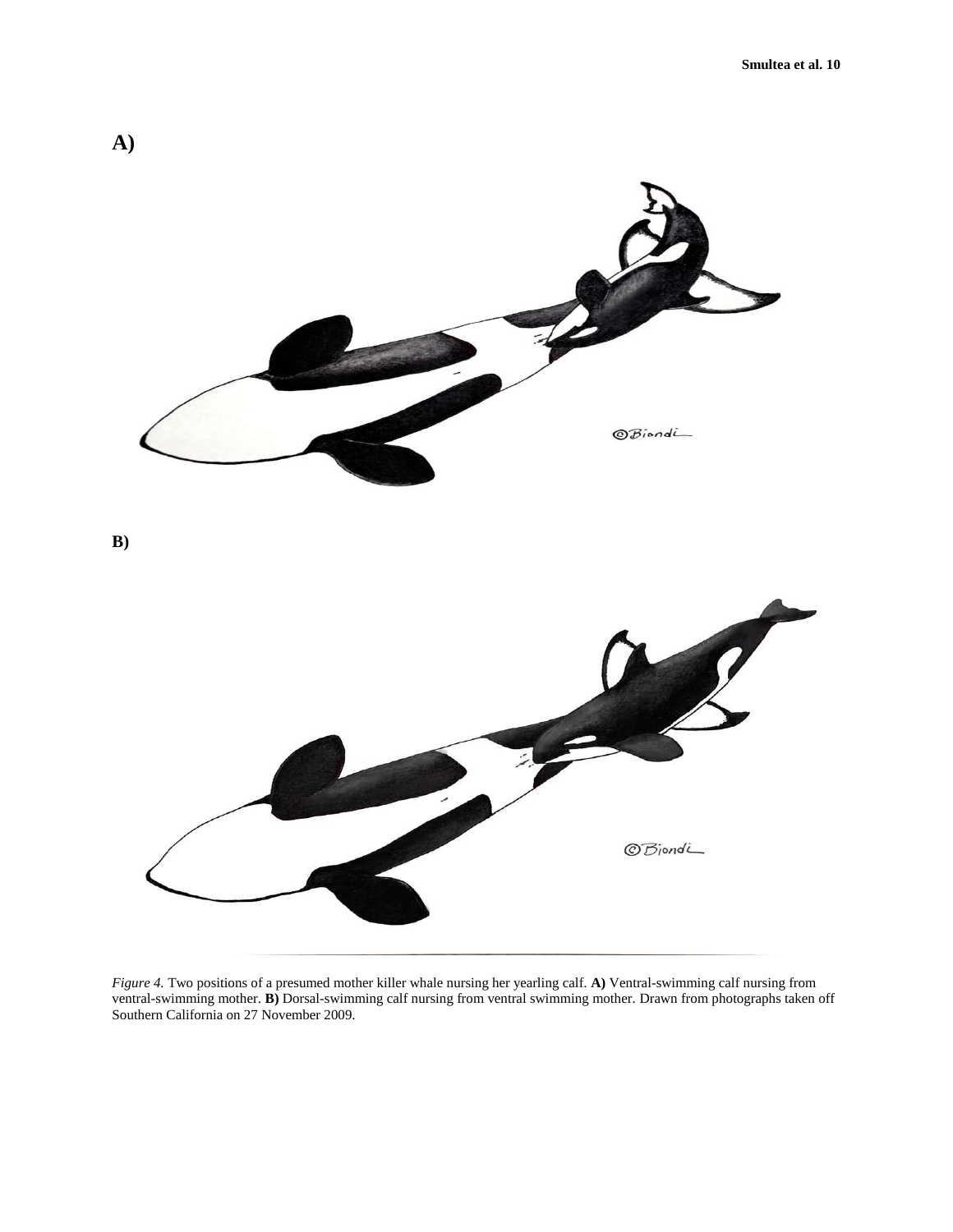#### **Discussion**

Our observations of apparent nursing and back-riding behavior were characterized by definable parameters that may also be useful indices of potential human disturbance/threat. This information facilitates recognition of critical behavior in the wild relative to implementation of management regulations specifically aimed at protecting cetacean mother-calf pairs. Comparisons of our observations with other studies suggest several patterns for apparent nursing and back-riding among mysticetes and killer whales that contribute to further understanding of mother-calf behaviors: (1) mother-calf positions were similar among mysticete species with a few exceptions, and were similar for captive and freeranging killer whales; (2) apparent nursing and back-riding always included the mother and calf remaining within one-half adult BL of one another; (3) back-riding occurred relatively frequently; (4) durations of apparent nursing were similar to the few mysticetes with available data; and (5) no preference for side of the mother (left or right) was evident among our small back-riding observation sample for mysticetes, in contrast to available data on killer whales and beluga whales.

# **Apparent Nursing**

Our literature review revealed descriptions of nursing among at least 27 cetacean species or subspecies (Table 2). Duration of apparent nursing varies within and across mysticetes in the wild based on comparisons of our data with the few studies where data were systematically recorded. Among our gray, blue, and fin whale sightings, apparent nursing duration ranged from 13 to 264 s (Table 1). The longest gray whale apparent nursing duration was 76 s ( $M = 45$  s,  $SD = 0.5$ ,  $n = 3$ ). The blue whale mother-calf pair had the two longest apparent nursing durations of 260 and 264 s ( $M = 149$  s,  $SD = 2.2$ ,  $n = 4$ ), followed by the fin whale mother-calf pair at 138 s ( $M = 90$  s,  $SD = 0.9$ ,  $n = 3$ ). In comparison, six nursing submergences (measured as time from submergence to apparent nursing position to surfacing) for a bowhead whale calf previously separated from its mother for at least 71 min ranged from 10 to 27 s (*M*  $= 15.8$ ,  $SD = 6.37$ ; Würsig et al., 1985). Apparent nursing submergences of South Atlantic right whale calves less than one-year-old ranged from  $< 90$  s as newborns to typically  $90 - 120$  s for yearlings (Thomas & Taber, 1984). South Atlantic right whale infants also appeared to nurse at the mother's teat area for shorter periods ( $M = 2.7$  s,  $SD = 3.6$ ,  $n = 21$ ) than yearlings ( $M = 6.8$  s,  $SD = 11.3$ ,  $n = 3$ ) (Thomas & Taber, 1984).

Our observations of a female killer whale swimming on her back with a yearling swimming above her and bumping her teat area during apparent nursing is similar to published accounts of observations of nursing among captive and free-ranging killer whales (Asper et al., 1988; Clark & Odell, 1999; Condy, Van Aarde, & Bester, 1978), and unpublished video-documented observations (i.e., drone flight video [Press, 2015]). Based on the size/age of the yearling in our observations, it is also possible that the mother rolled onto her back to terminate the nursing session, as similarly suggested occasionally for South Atlantic right whales (Payne, 1995; Payne & Dorsey, 1983; Sironi, 2004; Thomas & Taber, 1984). Comparable behavior was observed among both captive and free-ranging killer whales in which, nursing occurred when the calf swam on its side at about a 45-degree angle with its mouth placed on either teat (Asper et al., 1988; Clark & Odell, 1999).

# **Back-riding by Calves**

We observed a calf riding the presumed mother's back near the peduncle area among blue, fin, and gray whales. Back-riding behavior by calves previously was reported for an additional five cetacean species (Table 2 herein) (Hain, et al., 2013; Morete, Bisi, & Rosso, 2007; Pilleri & Chen, 1979; Thomas & Taber, 1984; Würsig, Koski, & Richardson, 1999). The diversity of cetacean species that display backriding by calves supports the hypothesis that its adaptive benefits include locomotion energy savings for the calf via "drafting," particularly for young, less-agile calves, and during migration (e.g., Caron, 1987;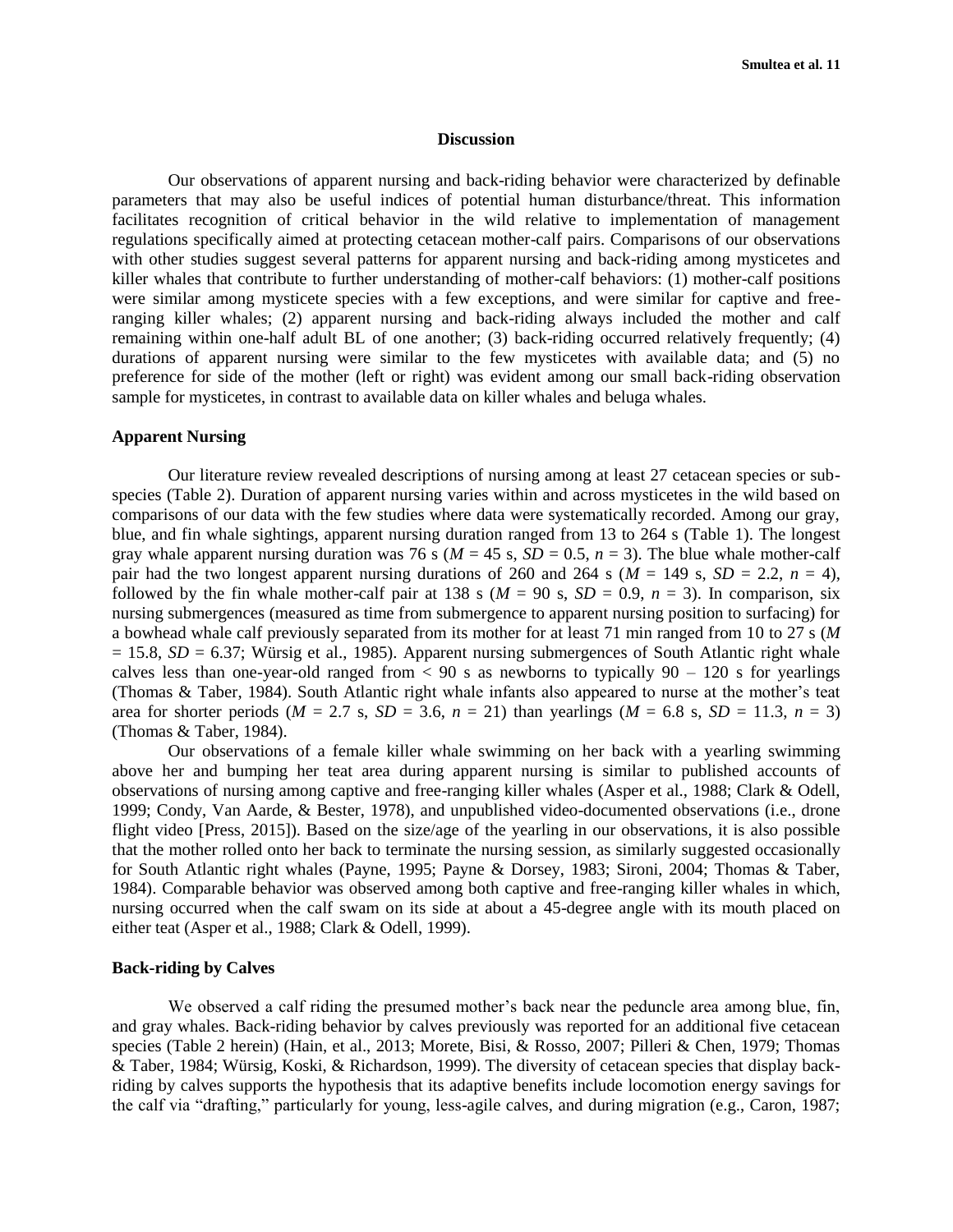Noren, 2008; Swartz, 1986; Taber & Thomas, 1982; Würsig et al., 1999). Back-riding also appears to serve adaptive significance during the critical first few months of a calf's life by facilitating physical contact and close proximity to the mother for protection while the calf is in its early, vulnerable developmental stages (Krasnova, Bel'kovich, & Chernetsky, 2006). As documented among many mammals (e.g., Trivers, 1974), proximity of cetacean mothers and young calves and duration traveling near the mother decreases with increasing calf age, corresponding to larger size and increased calf dexterity (e.g., Cartwright, 2005; Krasnova et al., 2006; Mann & Smuts, 1999; Thomas & Taber, 1984). Although we found no laterality preference for back-riding among the four mysticete mother-calf pairs we observed, beluga and killer whale calves preferred the right side of their mothers while swimming, a bias attributed to right-hemispheric advantage resulting in left eye social preference, as described in other vertebrates and cetaceans (e.g., Karenina, Giljov, Ivkovich, Burdin, & Malashichev, 2013; Krasnova et al., 2006).

Human-related activities involving underwater noise in the marine environment (e.g., seismic airguns, oil drilling, naval sonar, vessel traffic, pile driving, tourism) under some circumstances and received sound levels disturb and interrupt feeding, socializing, resting and diving patterns of cetaceans (e.g., Lundquist, Gemmell, & Würsig, 2012; Melcón et al., 2012; Richardson et al., 1995; Southall et al., 2007), including mother and calf humpback whales (Lebrón, 2012; Morete et al., 2007). Anthropogenic disturbance of nursing by cetacean calves has not been demonstrated. However, Morete et al. (2007) noted the absence of back-riding and less rest and fewer active behavioral events (e.g., rolling) by humpback whale calves within 100 m of vessels. In response to close (< 10 m) boat approaches, killer whale mothers shifted calf position from their right to their left side; the authors suggested that this response improved sensory information flow from the calf to the mother's left eye, resulting in right brain hemisphere advantage in visual acuity/responsiveness to a potential threat (Karenina et al., 2013). Calf laterality in mysticetes may also provide a quantitative measure of disturbance, though we did not find any lateral bias in our small sample size. Interruption of nursing and back-riding is of special concern given the endangered or threatened status of many large whale species, especially relative to the highenergy needs of fast-growing mysticete calves (e.g., Lebrón, 2012; Lockyer, 1981; Oftedal, 1997). Cumulative such disruptions could risk calf survival. To minimize and avoid such disturbance, a standardized definition of encompassing critical behavior is needed to ascertain and minimize such impacts.

Our small sample sizes reflect the difficulties inherent in observing whale mother-calf behavior in the wild. We describe herein how back-riding and apparent nursing occur when mother-calf whale pairs are in close proximity. Although we did not observe milk in the water, we believe that nursing likely occurs during this time. We thus recommend that mother-calf pairs not be disturbed when within one-half adult BL of each other. As such periods represent time that could be spent nursing or in other key behaviors including supported rest, protection of this behavior directly influences the potential survival of young in large cetaceans. Recent progress in the use of drones equipped with video cameras over clear waters (e.g., Durban, Fearnbach, Barrett-Lennard, Perryman, & Leroi, 2015), and at distances unlikely to disturb whales and dolphins, should provide further details on important cetacean mother-calf behavioral interactions, though ascertaining the exchange of milk may still be problematic. Notwithstanding, we provide rare descriptions and summary statistics for apparent nursing and back-riding in the wild by calves for the endangered blue and fin whale, and the gray and killer whale. Apparent nursing and backriding as defined herein are biologically important behaviors that should not be interrupted by anthropogenic activities. Since accounts of nursing and back-riding behavior by free-ranging cetaceans are limited, our descriptions provide an important contribution of available information to identify and define mother-calf interactions biologically important to survival.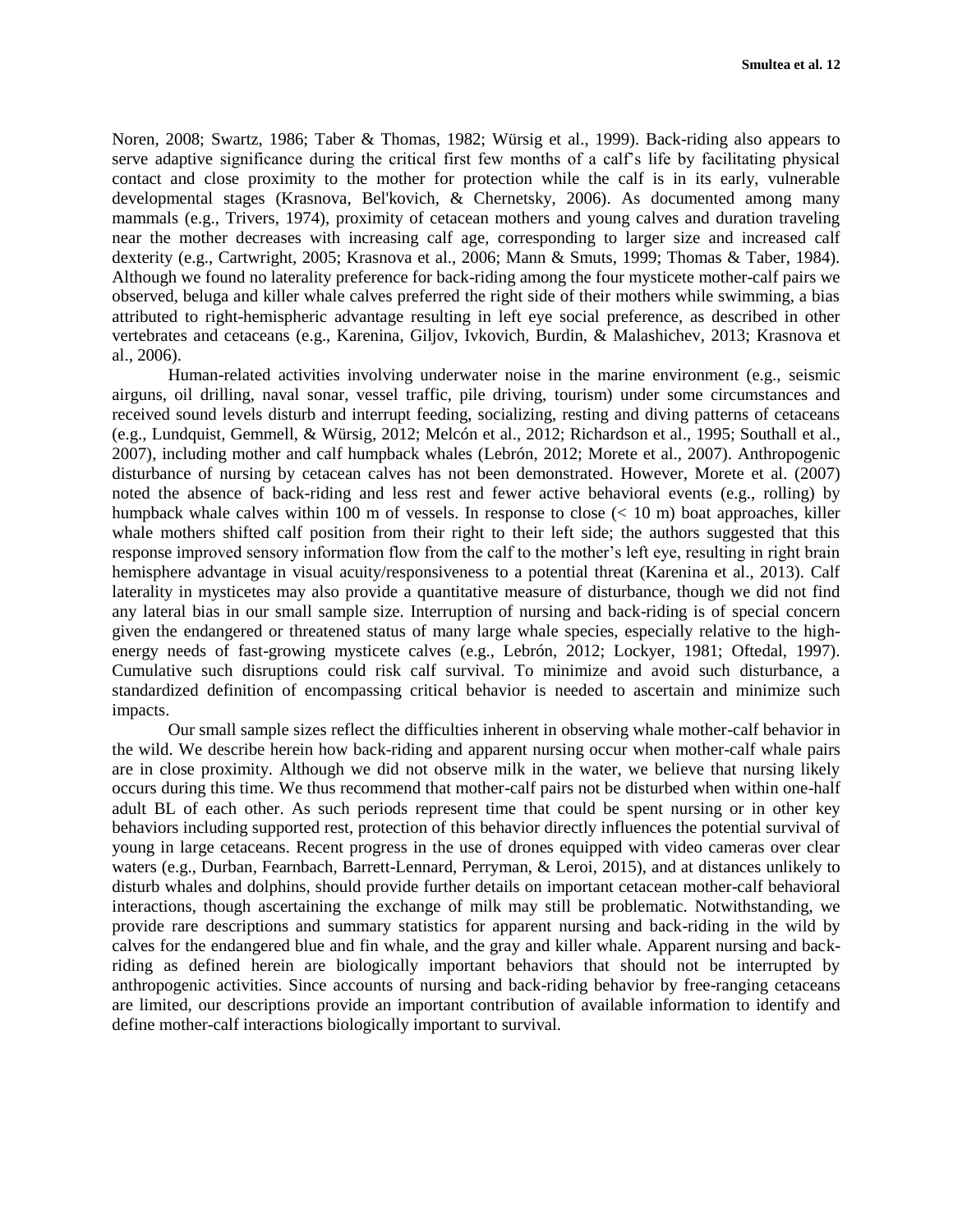# **Acknowledgements**

We thank all who assisted with fieldwork, logistics, or data analysis: K. Ampela, J. Biondi (including whale sketches), C. Boerger, R. Braaten, J. Bredvik, M. Cotter, M. Deakos, D. Engelhaupt, A. Fowler, G.L. Fulling, S. Garrett, C. Goertz, J.C. Grady, C. Johnson, C. Kyburg, K. Lomac-MacNair, M. MacKay, L. Mazzuca, R. Merizan, J. Mobley, Jr., T. Norris, M. Richie, F. Robertson, D. Steckler, Aspen Helicopters (R. Throckmorton and pilots B. Hansen, C. Bartush, A. Blasingame, N. Carillo, M. Estomo, S. Jones, C. Kluzek, D. Moody, I. Ufford, and K. Veatch), and Smultea Environmental Sciences and the Marine Mammal Research Program. Funding was provided by U.S Navy, Commander, Pacific Fleet (CPF) under the U.S. Navy's Marine Species Monitoring Program, including through sub-agreements with Marine Mammal Research Consultants, Scripps Institution of Oceanography, Smultea Environmental Sciences, and HDR, Inc., under contract to Naval Facilities Engineering Command (NAVFAC). We thank C. Johnson at CPF, L. Mazzuca and S. Hanser at NAVFAC Pacific, J. Bredvik at NAVFAC Southwest, and K. Ampela at HDR for technical support, project management, and contractual support. This manuscript was improved by critical review from G. Silber, journal editor J. Vonk, and 3 anonymous reviewers. Data were collected under NMFS permit numbers 14451, 15369 and 774-1714-09, as part of PhD dissertation field work of author M.A. Smultea.

#### **References**

- Altmann, J. (1974). Observational study of behavior: Sampling methods. *Behaviour*, *49*, 227–267. doi:10.1163/156853974x00534
- Asper, E. D., Young, W. D., & Walsh, M. T. (1988). Observations on the birth and development of a captive-born killer whale. *International Zoo Yearbook, 27*, 295–304. doi:10.1111/j.1748-1090.988.tb03227.x
- Bauer, G. B. (1986). *The behavior of humpback whales in Hawaii and modifications of behavior induced by human interventions* (unpublished doctoral dissertation). University of Hawaii, Honolulu, HI.
- Best, P. B. (1982) Seasonal abundance, feeding, reproduction, age and growth in minke whales off Durban (with incidental observations from the Antarctic). *Reports of the International Whaling Commission, 32*, 759– 786.
- Buckland S. T., Rexstad E. A., Marques T. A., & Oedekoven, C. S. (2015). *Distance sampling: Methods and applications*. Cham, Switzerland: Springer International Publishing. doi:10.1007/978-3-319-19219-2
- Caron, L. M. J. (1987). *Status, site-fidelity, and behavior of a hunted herd of white whales (Delphinapterus leucas<sup>2</sup>in the Nastapoka Estuary, eastern Hudson Bay*. (Unpublished master's thesis), McGill University, Montreal, Quebec.
- Cartwright, R. (2005). *A comparative study of the behaviour and dynamics of humpback whale* (Megaptera novaeangliae) *mother and calf pairs during their residence in nursery waters*. (Unpublished doctoral dissertation), Manchester Metropolitan University, Manchester, UK.
- Cartwright, R., Newton, C., West, K. M., Rice, J., Niemeyer, M., Burek, K.,…Marcial-Hernandez, L. (2016). Tracking the development of muscular myoglobin stores in mysticete calves. *PLoS ONE*, *11*, e0145893. doi:10.1371/journal.pone.0145893
- Clapham, P. J., Young, S. B., & Brownell, R. L. (1999). Baleen whales: Conservation issues and the status of the most endangered populations. *Mammal Review*, *29*, 35–60. doi:10.1046/j.1365-2907.1999.00035.x
- Clark, S. T., & Odell, D. K. (1999). Nursing parameters in captive killer whales (*Orcinus orca*). *Zoo Biology*, *18*, 373–384. doi:10.1002/(sici)1098-2361(1999)18:5<373:aid-zoo2>3.0.co;2-d
- Condy, P. R., Van Aarde, R. J., & Bester, M. N. (1978). The seasonal occurrence and behaviour of killer whales *Orcinus orca*, at Marion Island. *Journal of Zoology, 184*, 449–464. doi:10.1111/j.1469- 7998.1978.tb03301.x
- Dana Point Whalewatching. (2016, October 9). *Blue whale nursing mother and calf* [Video File]. Retrieved from https://www.youtube.com/watch?v=oTlDLcKpApQ
- Durban, J. W., Fearnbach, H., Barrett-Lennard, L. G., Perryman, W. L., & Leroi, D. J. (2015). Photogrammetry of killer whales using a small hexacopter launched at sea. *Journal of Unmanned Vehicle Systems*, *3*, 131–135. doi:10.1139/juvs-2015-0020
- Dykstra, P. (2013, June 17). *Blue whale exploration – Sri Lanka* [Video File]. Retrieved from :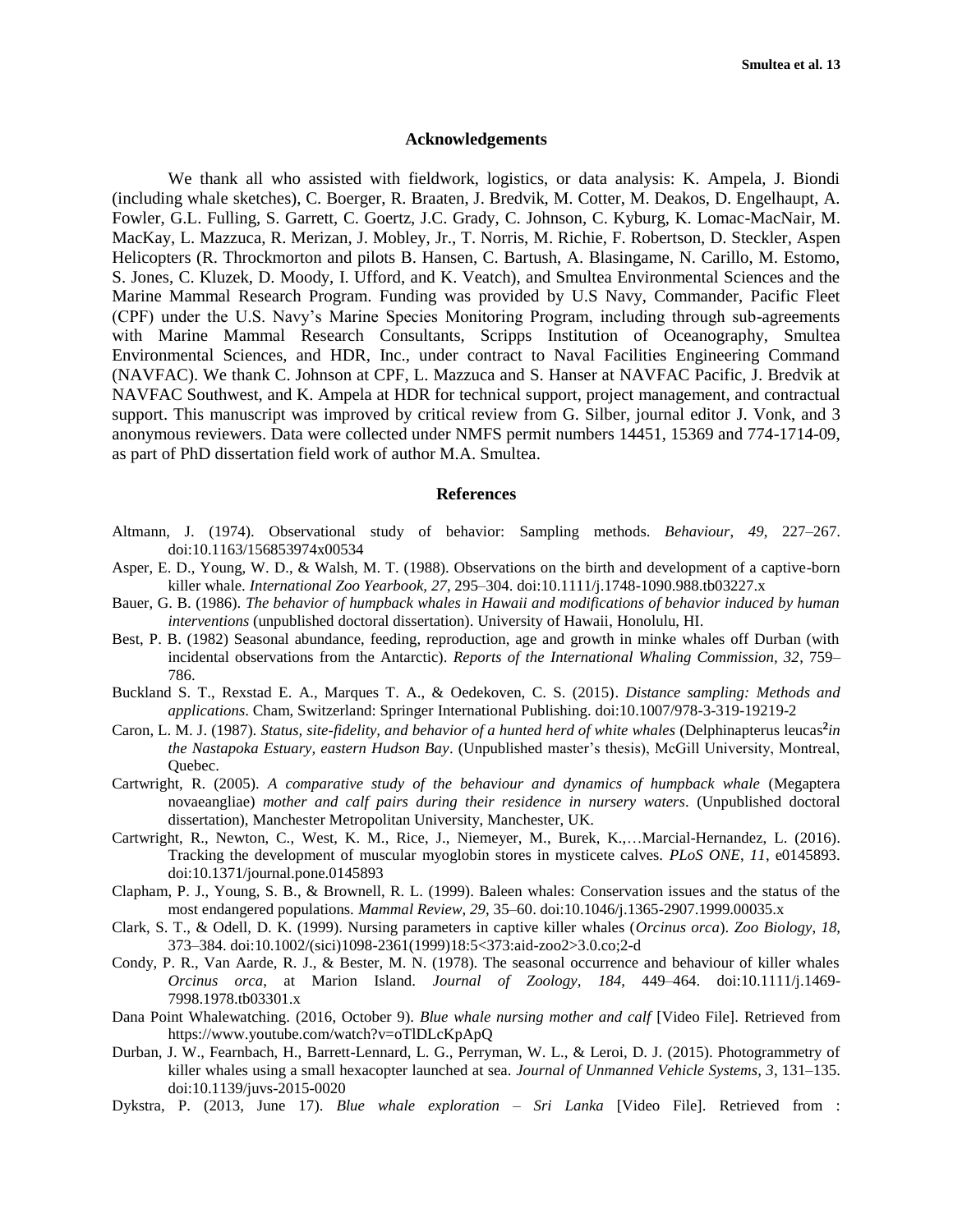https://www.youtube.com/watch?v=KuXCTIdlXOk

- Ford, J. K. B., & Reeves, R. R. (2008). Fight or flight: Antipredator strategies of baleen whales. *Mammal Review*, *38*, 50–86. doi:10.1111/j.1365-2907.2008.00118.x
- Giradeau, M. G. [Mark G Media]. (2015, July 12). *First known aerial of nursing blue whales* [Video File] Retrieved from https://www.youtube.com/watch?v=9-\_EJVI7Mns
- Glockner, D. (1983). Determining the sex of humpback whales (*Megaptera novaeangliae)* in their natural environment. In R. Payne (Ed.), *Communication and behavior of whales* (pp. 447–464). Boulder, CO: Westview Press.
- Glockner-Ferrari, D. A., & Ferrari, M. J. (1985). Individual identification, behavior, reproduction and distribution of humpback whales, *Megaptera novaeangliae*, in Hawaii. Washington, DC: Marine Mammal Commission. (NTIS PB85-200772).
- Hain, J. H. W., Hampp, J. D., McKenney, S. A., Albert, J. A., & Kenney, R. D. (2013). Swim speed, behavior, and movement of North Atlantic right whales (*Eubalaena glacialis*) in coastal waters of northeastern Florida, USA. *PLoS ONE*, *8*, e54340. doi:10.1371/journal.pone.0054340
- Hamilton, P. K., & Cooper, L. A. (2010). Changes in North Atlantic right whale (*Eubalaena glacialis*) cow-calf association times and use of the calving ground: 1993-2005. *Marine Mammal Science*, *26*, 896–916. doi:10.1111/j.1748-7692
- Hayssen, V. (1993). Empirical and theoretical constraints on the evolution of lactation. *Journal of Dairy Science*, *76*, 3213–3233. doi: [http://dx.doi.org/10.3168/jds.S0022-0302\(93\)77659-6](http://dx.doi.org/10.3168/jds.S0022-0302(93)77659-6)
- Karenina, K., Giljov, A., Ivkovich, T., Burdin, A. & Malashichev, Y. (2013). Lateralization of spatial relationships between wild mother and infant orcas, *Orcinus orca*. *Animal Behaviour*, *86*, 1225–1231. doi:10.1016/j.anbehav.2013.09.025
- Krasnova, V. V., Bel'kovich, V. M., & Chernetsky, A. D. (2006). Mother-infant spatial relationships in wild beluga (*Delphinapterus leuca*s) during postnatal development under natural conditions. *Biological Bulletin*, *33*, 53–58. doi:10.1134/S1062359006010079
- Lebrón, S. G. Q. (2012). *Do calves matter? The effect of number of boats and mode of approach on the behavioral and acoustic responses of cetacean groups with calves* (Unpublished master's thesis). University of Puerto Rico, Río Piedras, Puerto Rico.
- Lockyer, C. (1981). Growth and energy budgets of large baleen whales from the Southern Hemisphere. In J. G. Clark (Ed.), *FAO fisheries series 5: Mammals in the seas*. *Vol 3: General papers and large cetaceans* (pp. 379-487). Rome: Food and Agriculture Organization of the United Nations.
- Lundquist, D., Gemmell, N. J., & Würsig, B. (2012). Behavioural responses of dusky dolphin groups (*Lagenorhynchus obscurus*) to tour vessels off Kaikoura, New Zealand. *PLoS ONE*, *7*, e41969. doi:41910.41371/journal.pone.0041969.
- Mann, J. (1999). Behavioral sampling methods for cetaceans: A review and critique. *Marine Mammal Science*, *15*, 102–122. doi: 10.1111/j.1748-7692.1999.tb00784.x
- Mann, J., & Smuts, B. (1999). Behavioral development in wild bottlenose dolphin newborns (*Tursiops* sp.). *Behaviour*, *136*, 529–566. doi:10.1163/156853999501469
- Melcón, M. L., Cummins, A. J., Kerosky, S. M., Roche, L. K., Wiggins, S. M., & Hildebrand, J. A. (2012). Blue whales respond to anthropogenic noise. *PLoS ONE*, 7, e32681. doi:32610.31371/journal.pone.0032681.
- Morete, M. E., Freitas, A., Engel, M. H., Pace, R. M., & Clapham, P. J. (2003). A novel behavior observed in humpback whales on wintering grounds at Abrolhos Bank (Brazil). *Marine Mammal Science*, *19*, 694–707. doi:10.1111/j.1748-7692.2003.tb01125.x
- Morete, M. E., Bisi, T. L., & Rosso, S. (2007). Mother and calf humpback whale responses to vessels around the Abrolhos Archipelago, Bahia, Brazil. *Journal of Cetacean Research and Management,* 9, 241–248.
- National Geographic. 2016, March 6. *Exclusive video may show blue whale calf nursing*. Retrieved from http://news.nationalgeographic.com/2016/03/160302-blue-whale-mother-calf-nursing-video-pygmy-newzealand/
- Noren S. R. (2008). Infant carrying behaviour in dolphins: Costly parental care in an aquatic environment. *Functional Ecology*, *22*, 284–288. doi:10.1111/j.1365-2435.2007.01354.x
- Oftedal, O. T. (1997). Lactation in whales and dolphins: Evidence of divergence between baleen- and toothedspecies. *Journal of Mammary Gland Biology and Neoplasia*, *2*, 205–230. doi:10.1023/A:1026328203526
- Payne, R. (1995). *Among whales*. New York, NY: Scribner.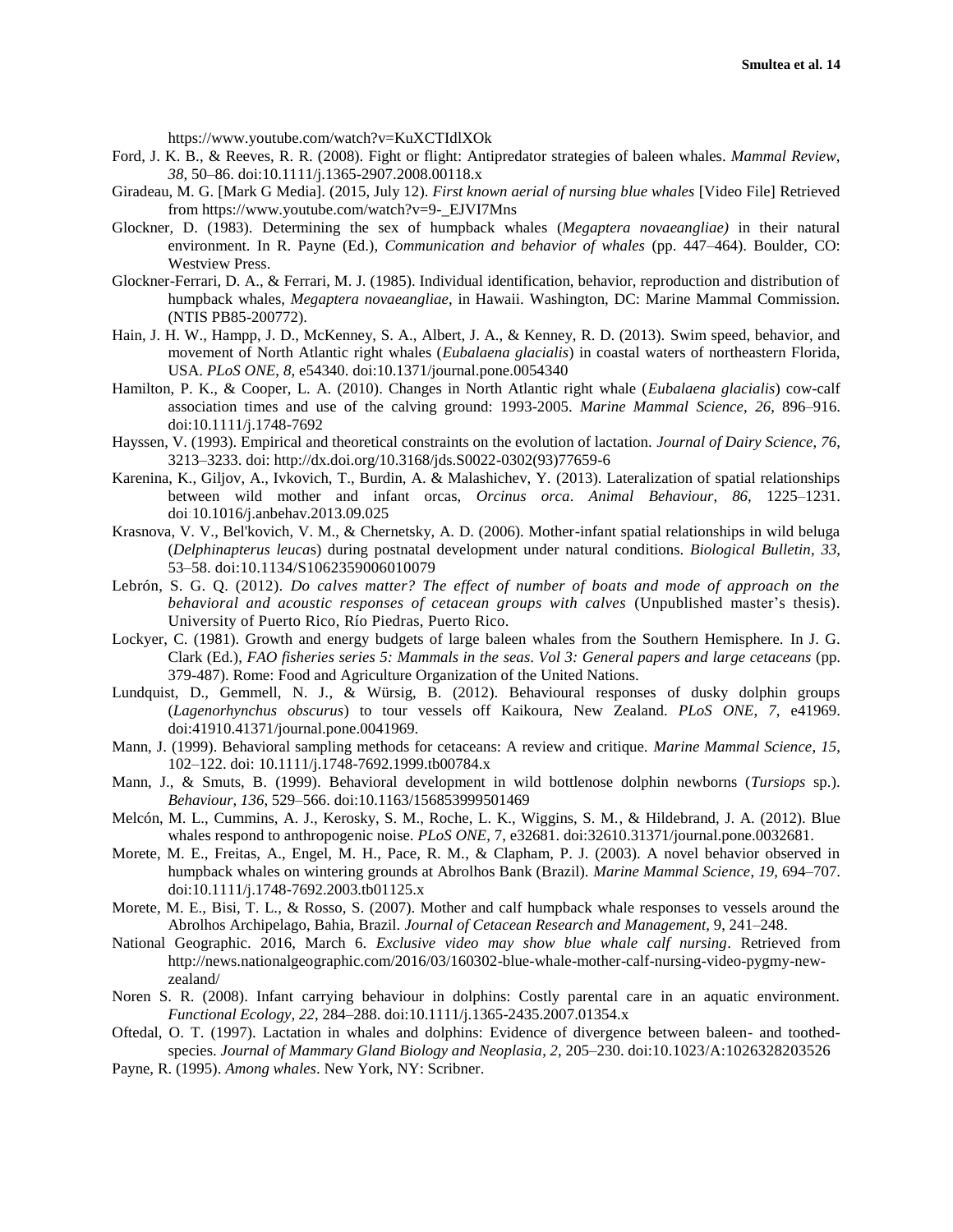- Payne, R., & Dorsey, E. M. (1983). Sexual dimorphism and aggressive use of callosities in right whales (*Eubalaena australis*). In R. S. Payne (Ed.), *Communication and behavior of whales* (pp. 295–332). Boulder, CO: Westview Press.
- Pilleri, G., & Chen, P. (1979). How the finless porpoise (*Neophocaena asiaeorientalis*) carries its calves on its back, and the function of the denticulated area of skin, as observed in the Changjiang River, China. *Investigations on Cetacea*, *10*, 105–108.
- Press, R. (2015). UAV reveals killer whales in striking detail. *On the line: A NOAA fisheries podcast*. Retrieved from: http://www.fisheries.noaa.gov/podcasts/2015/10/uav\_killer\_whale.html
- Reeves, R. R., Smith, T. D., Lund, J. N., Lebo, S. A., & Josephson, E. A. (2010). Nineteenth-century ship-based catches of gray whales, *Eschrichtius robustus*, in the eastern North Pacific. *Marine Fisheries Review*, *72*, 26–65.
- Richardson, W. J., Greene, C. R., Jr., Malme, C. I., & Thomson, D. H. (1995). *Marine mammals and noise*. San Diego, CA: Academic Press.
- Sironi, M. (2004). *Behavior and social development of juvenile southern right whales (Eubalaena australis) and interspecific interactions at Peninsula Valdés, Argentina*, (Unpublished master's thesis). University of Wisconsin, Madison, WI.
- Smultea, M. A. (2016). *Behavioral ecology of cetaceans in the Southern California Bight* (Unpublished doctoral dissertation). Texas A&M University at Galveston, Galveston, TX.
- Southall, B. L., Bowles, A. E., Ellison, W. T., Finneran, J. J., Gentry, R. L., Greene, C. R., Jr., …Tyack, P. L. (2007). Marine mammal noise exposure criteria: Initial scientific recommendations. *Aquatic Mammals*, *33*, 411–521. doi:10.1578/AM.33.4.2007.415
- Steiner, L., Silva, M. A., Zereba, J., & Leal, M. J. (2007). Bryde's whales, *Balaenoptera edeni*, observed in the Azores: A new species record for the region. *JMBA2-Biodiversity Records, 1*. doi:10.1017/S1755267207007282
- Swartz, S. L. (1986). Gray whale migratory, social and breeding behavior. *Reports of the International Whaling Commission*, *Special Issue, 8*, 207–229.
- Sychenko, O. A. (2011). *Western gray whale* (Eschrichtius robustus) *mother and calf ecology off Sakhalin Island*. (Unpublished master's thesis). Texas A&M University, College Station, TX.
- Taber, S., & Thomas, P. (1982). Calf development and mother-calf spatial relationships in southern right whales. *Animal Behaviour*, *30*, 1072–1083. doi:10.1016/S0003-3472(82)80197-8
- Thomas, P. O., & Taber, S. M. (1984). Mother-infant interaction and behavioral development in southern right whales, *Eubalena australis*. *Behaviour*, *88*, 42–60. doi:10.1163/156853984X00470
- Torres, L., & Klinck, H. (2016). *Blue whale ecology in the South Taranaki Bight region of New Zealand. January-February 2016 Field Report*. Oregon State University; Geospatial Ecology of Marine Megafauna Lab; and Cornell Lab, Bioacoustics Research Program.
- Trivers, R. L. (1974). Parent-offspring conflict. *American Zoologist*, *14*, 249–264. doi:10.1093/icb/14.1.249
- Urick, R. J. (1972). Noise signature of an aircraft in level flight over a hydrophone in the sea. *Journal of the Acoustical Society of America*, *52*(3, Part 2), 993–999. doi:10.1121/1.1913206
- Whitehead, H., & Mann, J. (2000). Female reproductive strategies of cetaceans. In J. Mann, R. C. Connor, P. L. Tyack, & H. Whitehead (Eds.), *Cetacean societies: Field studies of dolphins and whales* (pp. 219–246). Chicago. IL: University of Chicago Press.
- Williamson, G. R. (1961). Winter sightings of a humpback suckling its calf on the Grand Bank of Newfoundland. *Norsk Hvalfangst-Tidende*, *50*, 1–5.
- Würsig, B., Dorsey, E. M., Fraker, M. A., Payne, R. S. & Richardson, W. J. (1985). Behavior of bowhead whales, *Balaena mysticetus*, summering in the Beaufort Sea: A description. *Fishery Bulletin*, *83*, 357–377.
- Würsig, B., Koski, W. R., & Richardson, W. J. (1999). Whale riding behavior: Assisted transport for bowhead whale calves during spring migration in the Alaskan Beaufort Sea. *Marine Mammal Science*, *15*, 204–210. doi:10.1111/j.1748-76921999.tb00791.x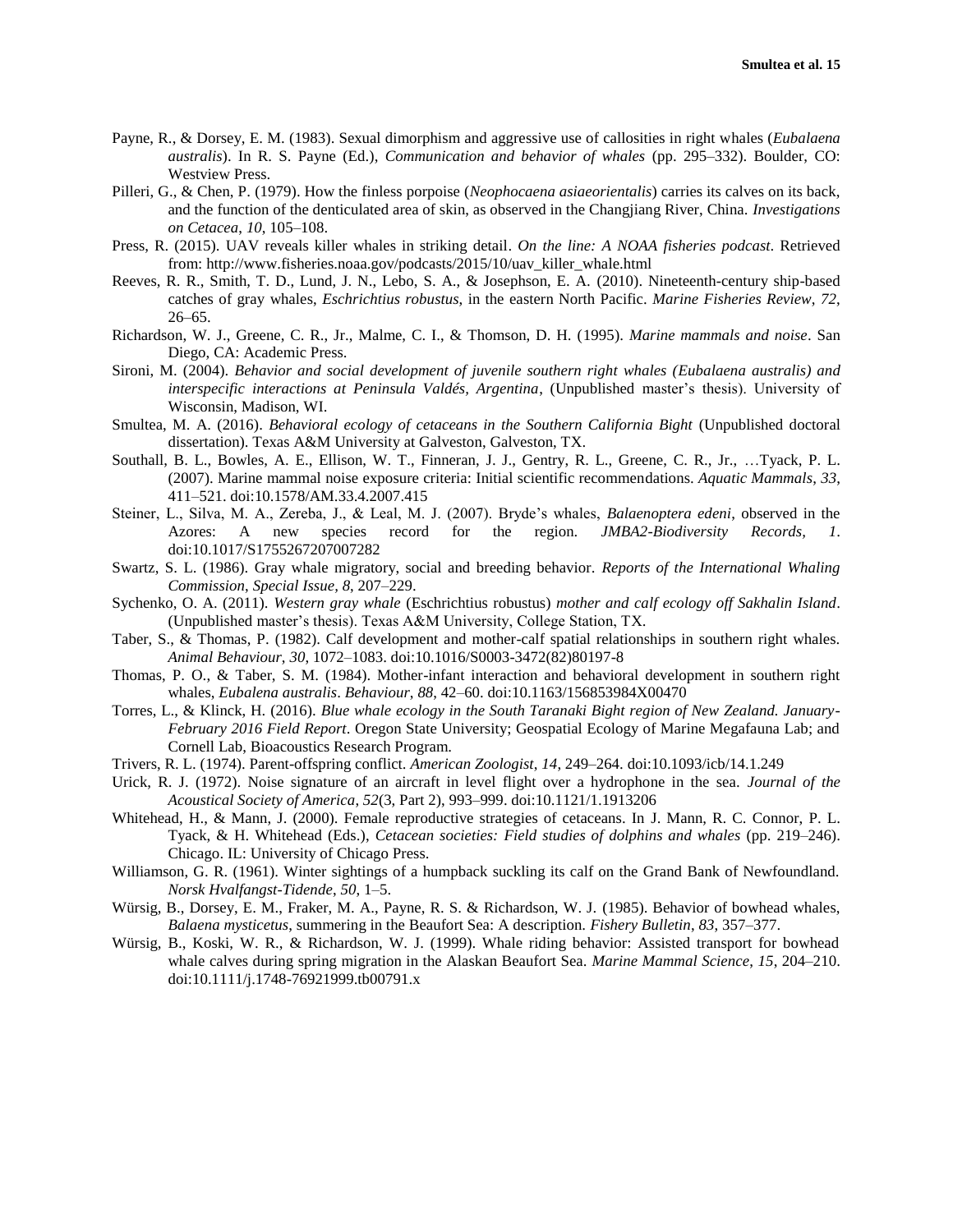# **Appendix A**

Table A1 *Reports of Apparent Nursing (N) or Back-Riding (B) By Cetacean Calves in Free-Ranging and Captive Environments*

| <b>Species</b>                                         | <b>Source</b>                                                                                                                                                                                                                                                                                                                                                                                         |
|--------------------------------------------------------|-------------------------------------------------------------------------------------------------------------------------------------------------------------------------------------------------------------------------------------------------------------------------------------------------------------------------------------------------------------------------------------------------------|
| North Atlantic Right Whale<br>(Eubalaena glacialis)    | Foley et al., 2011 (B); Hain et al., 2013 (N,B); Hamilton & Cooper, 2010 (N)                                                                                                                                                                                                                                                                                                                          |
| South Atlantic right whale<br>Eubalaena australis      | Best et al., 2015 (N); Patenaude, 2000 (B); Santillian et al., 2004 (N); Thomas & Taber, 1984 (B); Van Waerebeek et al., 1998 (N);;                                                                                                                                                                                                                                                                   |
| Bowhead whale<br>Balaena mysticetus                    | Boertmann & Nielsen, 2010 (N); Carroll & Smithhisler, 1980 (N,B); Richardson et al., 1990 (N,B); Würsig & Clark, 1993 (N,B);<br>Würsig et al., 1983, 1984, 1985, 1986, 1999 (N,B)                                                                                                                                                                                                                     |
| Blue whale<br>Balaenoptera musculus                    | Dana Point Whalewatching, 2016; Dykstra, 2013 (N); Giradeau, 2015 (N); National Geographic, 2016 (N); Torres & Klinck, 2016 (N)                                                                                                                                                                                                                                                                       |
| Fin whale<br>Balaenoptera physalus                     | Edds & MacFarlane, 1987 (N)                                                                                                                                                                                                                                                                                                                                                                           |
| Bryde's whale<br>Balaenoptera edeni/brydei             | Notarbartolo di Sciara, 1983 (N); Steiner et al., 2007 (N)                                                                                                                                                                                                                                                                                                                                            |
| Humpback whale<br>Megaptera novaeangliae               | Bauer, 1986 (N); Cartwright, 2005 (N,B); Cartwright & Sullivan, 2009 (N); Deakos et al., 2010 (B); Clapham & Mayo, 1987 (N); Edel<br>& Winn, 1978 (B); Ferreira et al., 2014 (B); Glockner & Venus, 1983 (N); Glockner-Ferrari & Ferrari, 1984, 1985 (N,B); Lefèvre et al.,<br>1999 (N); Morete et al., 2003 (N); Scammon, 1874 (N); Uwagbae & Van Waerebeek, 2010 (N) Van Waerebeek et al., 2001 (N) |
| Gray whale<br>Eschrichtius robustus                    | Busch, 1998 (N); Reeves et al., 2010 (B); Swartz, 1986 (B); Sychenko, 2011 (N)                                                                                                                                                                                                                                                                                                                        |
| Sperm whale<br>Physeter macrocephalus                  | Bennett, 1840 (N); Berzin, 1972 (N); Best et al., 1984 (N); Bullen, 1889 (N); Dudley, 1725 (N,B); Gero & Whitehead, 2007 (N);<br>Gordon, 1987, 1991 (N); Johnson et al., 2010 (N); Whitehead, 2003 (N)                                                                                                                                                                                                |
| Beluga whale<br>Delphinapterus leucas                  | Béland et al., 1990 (B); Campbell, 2011 (N); Caron, 1987 (N,B); Chapskii, 1941 (as cited in Norris & Dohl, 1980) (B); Drinnan &<br>Sadlier, 1981 (N); Hewlett, 1978 (N); Krasnova et al., 2006 (N,B); Leung et al., 2010 (N); Russell et al., 1997 (N); Sergeant & Brodie,<br>1975 (B); Tomilin, 1967 (B)                                                                                             |
| Killer whale<br>Orcinus orca                           | Asper et al., 1988 (N); Clark & Odell, 1999a (N); Condy et al., 1978 (N); Haenel, 1986 (N); Jacobsen, 1986 (N); Press, 2015 (N);<br>Visser, $2000(N)$                                                                                                                                                                                                                                                 |
| Pilot whale<br>Globicephala sp.                        | Starrett & Starrett, 1955 (N)                                                                                                                                                                                                                                                                                                                                                                         |
| Short-finned pilot whale<br>Globicephala macrorhynchus | Hofmann et al., $2004$ (N)                                                                                                                                                                                                                                                                                                                                                                            |
| False killer whale<br>Pseudorca crassidens             | Clark & Odell, 1999b (N)                                                                                                                                                                                                                                                                                                                                                                              |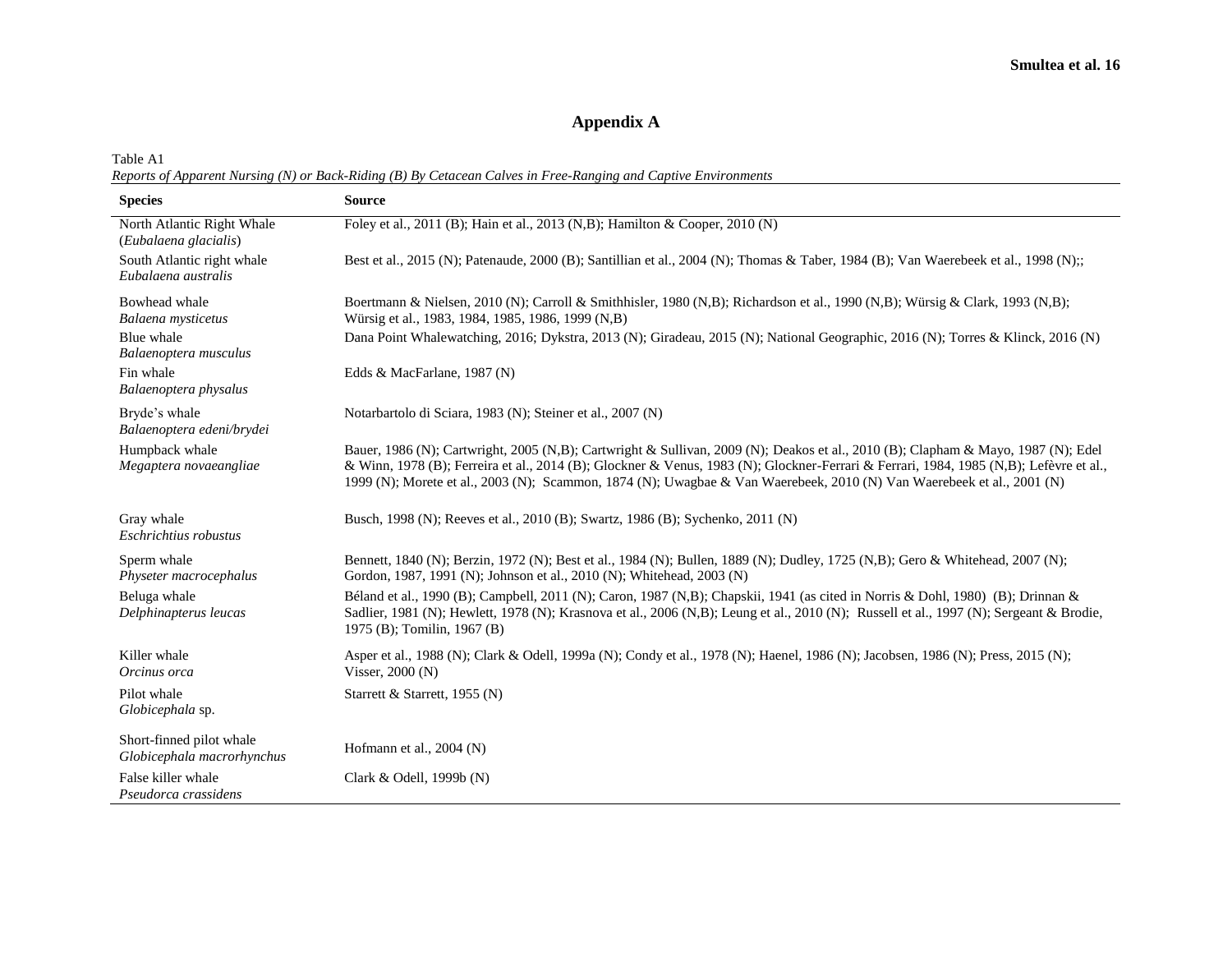| Table A1 (cont.)                                                         |                                                                                                                                                                                                                                                                                                                                                                                                                                                                                                                                                                                                                                                                                                                                                                                                             |  |
|--------------------------------------------------------------------------|-------------------------------------------------------------------------------------------------------------------------------------------------------------------------------------------------------------------------------------------------------------------------------------------------------------------------------------------------------------------------------------------------------------------------------------------------------------------------------------------------------------------------------------------------------------------------------------------------------------------------------------------------------------------------------------------------------------------------------------------------------------------------------------------------------------|--|
| Rough-toothed dolphin<br>Steno bredanensis                               | Kuczaj & Yeater, 2007 (N)                                                                                                                                                                                                                                                                                                                                                                                                                                                                                                                                                                                                                                                                                                                                                                                   |  |
| Dusky dolphin<br>Lagenorhynchus obscurus                                 | Deutsch, 2008 (N); Markowitz, 2012 (N)                                                                                                                                                                                                                                                                                                                                                                                                                                                                                                                                                                                                                                                                                                                                                                      |  |
| Bottlenose dolphin (Tursiops<br><i>truncatus</i> and <i>T. aduncus</i> ) | Amundin, 1999 (N); Barlowe et al., 2001 (N); Caldwell & Caldwell, 1972 (N); Chirighin, 1987 (N); Clugston, 1974 (N); Cockcroft &<br>Ross, 1990 (N); Essapian, 1953 (N); Dohl et al., 1974 (N); Dudok van Heel & Meyer, 1974 (N); Eastcott & Dickinson, 1987 (N);<br>Fellner, 2000 (N); Gubbins et al., 1999 (N); Gurevich, 1977 (N); Jacobsen et al., 2003 (N); Kastelein et al., 1990 (N); Mann & Smuts,<br>1999 (N); Mann et al., 2000 (N); McBride & Kritzler, 1951 (N); Mello et al., 2005 (N); Morisaka et al., 2005, 2010 (N); Peddemors et<br>al., 1992 (N); Rakhmawati, 2013 (N); Reid et al., 1995 (N); Ridgway et al., 1995 (N); Sakai et al., 2016 (N); Schroeder, 1990 (N);<br>Stensland & Berggren, 2007 (N); Tavolga & Essapian, 1957 (N); von Streit et al., 2011, 2013 (N); Wells, 1991 (N) |  |
| Hybrid: bottlenose and rough-<br>toothed dolphin                         | Dohl et al., 1974 (N); Norris & Dohl, 1980 (N)                                                                                                                                                                                                                                                                                                                                                                                                                                                                                                                                                                                                                                                                                                                                                              |  |
| Atlantic spotted dolphin<br>Stenella frontalis                           | Dudzinski, 1996 (N); Miles & Herzing, 2003 (N)                                                                                                                                                                                                                                                                                                                                                                                                                                                                                                                                                                                                                                                                                                                                                              |  |
| Spinner dolphin<br>Stenella longirostris                                 | Johnson & Norris, 1994 (N); Norris & Dohl, 1980 (N); Silva Jr. et al., 2005 (N)                                                                                                                                                                                                                                                                                                                                                                                                                                                                                                                                                                                                                                                                                                                             |  |
| Short-beaked common dolphin<br>Delphinus delphis                         | Schaffar-Delaney, 2004 (N)                                                                                                                                                                                                                                                                                                                                                                                                                                                                                                                                                                                                                                                                                                                                                                                  |  |
| Pacific white-sided dolphin<br>Lagenorhynchus obliquidens                | ZooBorns, $2012(N)$                                                                                                                                                                                                                                                                                                                                                                                                                                                                                                                                                                                                                                                                                                                                                                                         |  |
| Humpback dolphin<br>Sousa plumbea                                        | Saayman & Tayler, 1979 (N)                                                                                                                                                                                                                                                                                                                                                                                                                                                                                                                                                                                                                                                                                                                                                                                  |  |
| Commerson's dolphin<br>Cephalorhynchus commersonii                       | Joseph et al., 1987 (N); Kastelein et al., 1993 (N); Sakai et al., 2013 (N)                                                                                                                                                                                                                                                                                                                                                                                                                                                                                                                                                                                                                                                                                                                                 |  |
| Finless porpoise<br>Neophocaena phocaenoides                             | Chen et al., 1979 (B); Kasuya, 1999 (B); Liu et al., 1986 (B); Pilleri & Chen, 1979 (B); Wei et al., 2002 (B); Xian et al., 2010 (N, B):<br>Xian et al., 2012 (N)                                                                                                                                                                                                                                                                                                                                                                                                                                                                                                                                                                                                                                           |  |
| Harbor porpoise<br>Phocoena phocoena                                     | Camphuysen & Krop, 2011 (N); Johnson et al., 2010 (N)                                                                                                                                                                                                                                                                                                                                                                                                                                                                                                                                                                                                                                                                                                                                                       |  |

Note. Previously published records were reviewed and some did not meet criteria for inclusion. For example, a source that stated that suckling or nursing was observed without any detailed behavioral description (e.g., angle of the calf relative to the mother) was excluded. For example, Williamson (1961) states that suckling was observed, but no details were provided to confirm that interpretation, and this publication was considered suspect and is not presented in the table. Video documenting nursing (as defined herein) is included in this table.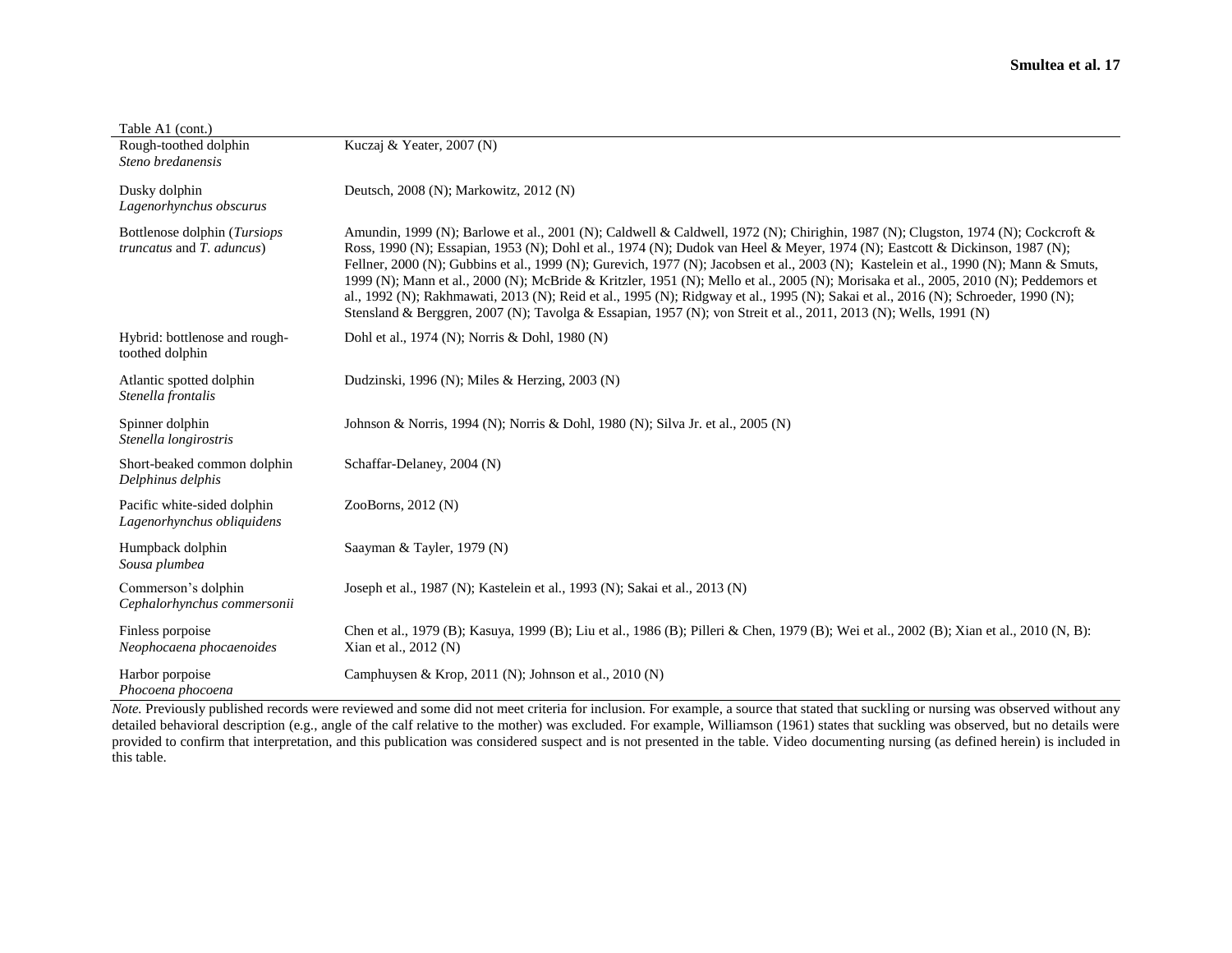# **Appendix A References**

- Amundin, M. (1999). Observations of reproduction in captive bottlenose dolphin, (*Tursiops truncatus*): Delivery, nursing, mother-calf interactions, social dynamics, and calf survival/mortality. *European Research on Cetaceans, 12*, 423–426.
- Asper, E. D., Young, W. D., & Walsh, M. T. (1988). Observations on the birth and development of a captive-born killer whale. *International Zoo Yearbook, 27*, 295–304. doi:10.1111/j.1748-1090.1988.tb03227.x
- Barlowe, K., Deangelo, C., & Reiss, D. (2001). Preliminary observations on maternal instruction in nursing behavior in bottlenose dolphins (*Tursiops truncatus*): Do mothers teach their female offspring how to nurse? In Anonymous (Ed.), Abstracts, 14th Biennial Conference on the Biology of Marine Mammals, Vancouver, British Columbia (p. 17). Lawrence, KS: Society for Marine Mammalogy.
- Bauer, G. B. (1986). *The behavior of humpback whales in Hawaii and modifications of behavior induced by human interventions* (Unpublished doctoral dissertation). University of Hawaii, Honolulu, HI.
- Béland, P., Faucher, A., & Corbeil, P. (1990). Observations on the birth of a beluga whale *(Delphinapterus leucas)*  in the St. Lawrence Estuary, Quebec, Canada. *Canadian Journal of Zoology*, *68*, 1327–1329. doi:10.1139/z90-198
- Bennett, F. D. (1840). *Narrative of a whaling voyage round the globe, from the year 1833 to 1836. Comprising sketches of Polynesia, California, the Indian Archipelago, etc. with an account of southern whales, the sperm whale fishery, and the natural history of the climates visited*. London: Richard Bentley.
- Berzin, A. A. (1972). *The sperm whale (kashalot)*. (Israel Program for Scientific Translations, Trans.). Izdatel'stvo Pishchevaya Promyshlennost, Moscow, Russia. (Original work published 1971)
- Best, P. B., Canham, P. A. S., & Macleod, N. (1984). Patterns of reproduction in sperm whales, *Physeter macrocephalus*. *Reports of the International Whaling Commission*, *Special Issue 6*, 51–79.
- Best, P. B., Elwen, S. H., Palsbøll, P. J., Thornton, M., Austin, E., & Vinding, K. (2015). Possible non-offspring nursing in the southern right whale, *Eubalaena australis*. *Journal of Mammalogy*, *96*, 405–416. doi:10.1093/jmammal/gyv042
- Boertmann, D., & Nielsen, R. D. (2010). A bowhead whale calf observed in northeast Greenland waters. *Polar Record*, *46*, 373–375. doi: 10.1017/S0032247410000070
- Bullen, F. T. (1889). *The cruise of the "Cachalot" round the world after sperm whales*. London: Smith, Elder & Co.
- Busch, R. (1998). *Gray whales: Wandering giants*. Victoria, BC: Orca Book Publishers.
- Caldwell, D. K., & Caldwell, M. C. (1972). *The world of the bottlenosed dolphin*. St. Augustine, FL: Biological Systems.
- Campbell, C. A. (2011). *Comprehensive video ethogram on beluga* (Delphinapterus leucas) *behavior*. (Unpublished master's thesis), Texas A&M University, College Station, TX.
- Camphuysen, C. J., & Krop, A. (2011). Maternal care, calf-training and site fidelity in a wild harbour porpoise in the North Sea. *Lutra*, *54*,123–126.
- Caron, L. M. J. (1987). *Status, site-fidelity, and behavior of a hunted herd of white whales* (Delphinapterus leucas) *in the Nastapoka Estuary, eastern Hudson Bay*. (Unpublished master's thesis), McGill University, Montreal, Quebec.
- Carroll, G. M., & Smithhisler, J. R. (1980). Observations of bowhead whales during spring migration. *Marine Fisheries Review*, *42*, 80–85.
- Cartwright, R. (2005). A comparative study of the behaviour and dynamics of humpback whale (Megaptera novaeangliae) *mother and calf pairs during their residence in nursery waters*. (Unpublished doctoral dissertation), Manchester Metropolitan University, Manchester, UK.
- Cartwright, R., & Sullivan, M. (2009). Associations with multiple male groups increase the energy expenditure of humpback whale (*Megaptera novaeangliae*) female and calf pairs on the breeding grounds. *Behaviour*, *146*, 1573–1600. doi:10.1163/156853909x458377
- Chen, P., Liu, P., Liu, R., Lin, K., & Pilleri, G. (1979). Distribution, ecology, behaviour and conservation of the dolphins of the middle reaches of Changjiang (Yangtze) River (Wuhan-Yueyang). *Investigations on Cetacea*, *10*, 87–103.
- Chirighin, L. (1987). Mother-calf spatial relationships and calf development in the captive bottlenose dolphin *Tursiops truncatus*. *Aquatic Mammals*, *13*, 5–15.
- Clapham, P. J., & Mayo, C. A. (1987). Reproduction and recruitment of individually identified humpback whales,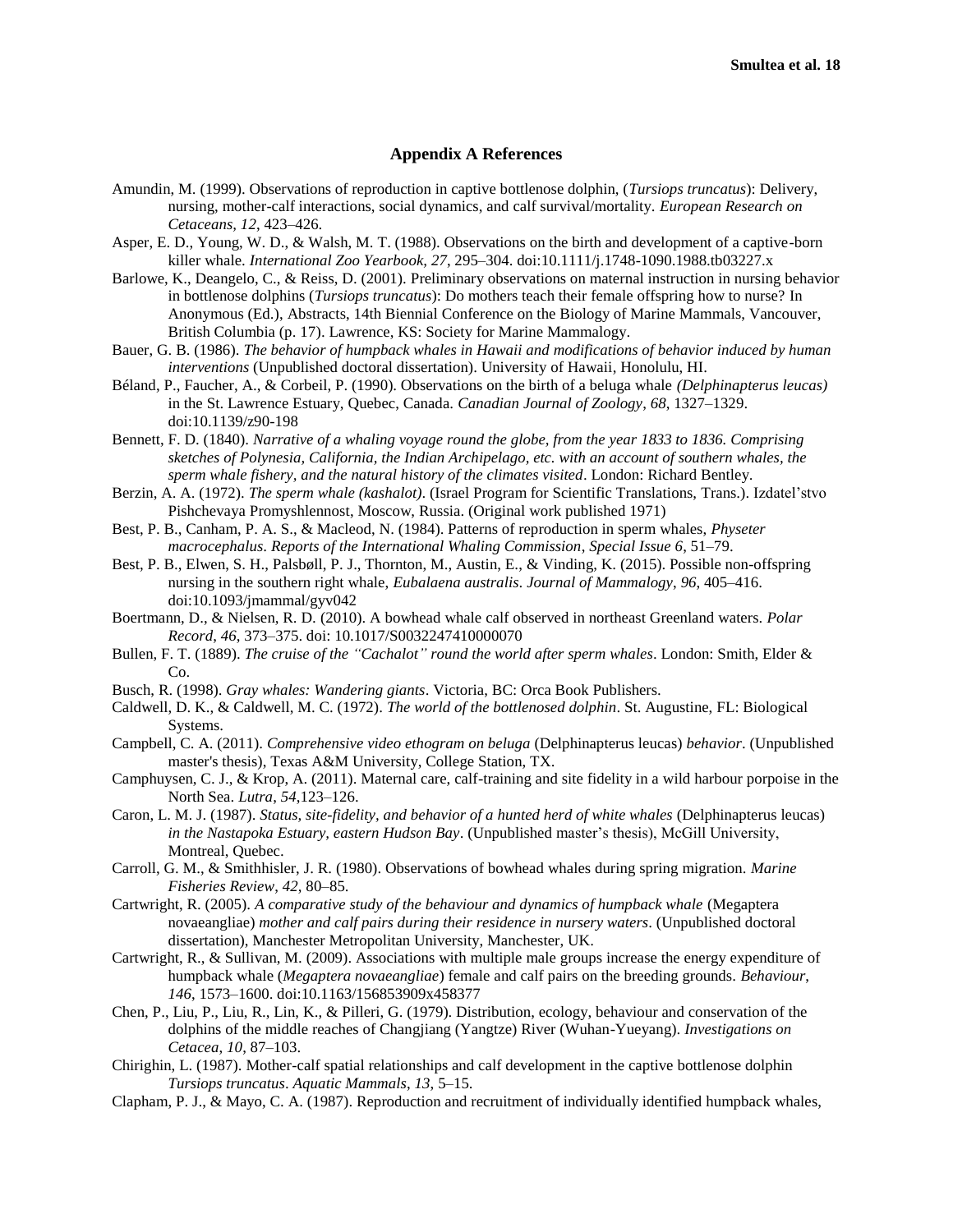*Megaptera novaeangliae*, observed in Massachusetts Bay, 1979–1985. *Canadian Journal of Zoology*, *65*, 2853–2863. doi:10.1139/z87-434

- Clark, S. T., & Odell, D. K. (1999a). Nursing parameters in captive killer whales (*Orcinus orca*). *Zoo Biology*, *18*, 373–384. doi:10.1002/(sici)1098-2361(1999)18:5<373: aid-zoo2>3.0.co;2-d
- Clark, S. T., & Odell, D. K. (1999b). Nursing behavior in captive false killer whales (*Pseudorca crassidens*). *Aquatic Mammals*, *25*, 183–191.
- Clugston, D. A. (1974). *The ontogeny of mother-infant behavior in the bottlenosed dolphin* (Tursiops truncatus)*: Nursing and stimulation games.* Unpublished study of mother and infant at Mystic Marinelife Aquarium, Mystic, CT.
- Cockcroft, V. G., & Ross, G. J. B. (1990). Observations on the early development of a captive bottlenose dolphin calf. In S. Leatherwood & R. R. Reeves (Eds.), *The bottlenose dolphin* (pp. 461–478). San Diego, CA: Academic Press.
- Condy, P. R., Van Aarde, R. J., & Bester, M. N. (1978). The seasonal occurrence and behaviour of killer whales *Orcinus orca*, at Marion Island. *Journal of Zoology, London*, *184*, 449–464. doi: 10.1111/j.1469- 7998.1978.tb03301.x
- Dana Point Whalewatching. (2016, October 9). *Blue whale nursing mother and calf* [Video File]. Retrieved from https://www.youtube.com/watch?v=oTlDLcKpApQ
- Deakos, M. H., Branstetter, B. K., Mazzuca, L., Fertl, D., & Mobley Jr., J. R. (2010). Two unusual interactions between a bottlenose dolphin (*Tursiops truncatus*) and a humpback whale (*Megaptera novaeangliae*) in Hawaiian waters. *Aquatic Mammals*, *36*, 121–128. doi:10.1578/AM.36.2.2010.121
- Deutsch, S. M. (2008). *Behavioral development of dusky dolphins*. (Unpublished master's thesis), Texas A&M University, College Station, TX.
- Dohl, T. P., Norris, K. S., & Kang, I. (1974). A porpoise hybrid: *Tursiops* x *Steno*. *Journal of Mammalogy*, *55*, 217– 221. doi:10.2307/1379276
- Drinnan, R. L., & Sadleir, R. M. F. S. (1981). The suckling behavior of a captive beluga (*Delphinapterus leucas*) calf. *Applied Animal Ethology*, *7*, 179–185. doi:10.1016/0304-3762(81)90097-3
- Dudley, P. (1725). An essay upon the natural history of whales, with a particular account of the ambergris found in the Sperma Ceti whale. *Philosophical Transactions of the Royal Society of London*, *33*, 256–269. doi:10.1098/rstl.1724.0053
- Dudok van Heel, W. H., & Meyer, M. M. (1974). Birth in dolphins (*Tursiops truncatus*, Mont.) in the Dolphinarium, Harderwijk, Netherlands. *Aquatic Mammals*, *2*, 11–23.
- Dudzinski, K. M. (1996). *Communication and behavior in the Atlantic spotted dolphins* (Stenella frontalis)*: Relationships between vocal and behavioral activities*. (Unpublished doctoral dissertation). Texas A&M University, College Station, TX.
- Dykstra, P. (2013, June 17). *Blue whale exploration – Sri Lanka* [Video File]. Retrieved from https://www.youtube.com/watch?v=KuXCTIdlXOk
- Eastcott, A., & Dickinson, T. (1987). Underwater observations of the suckling and social behaviour of a new-born bottlenosed dolphin (*Tursiops truncatus*). *Aquatic Mammals*, *13*, 51–56.
- Edds, P. L., & Macfarlane, J. A. F. (1987). Occurrence and general behavior of balaenopterid cetaceans summering in the St. Lawrence Estuary, Canada. *Canadian Journal of Zoology*, *65*, 1363–1376. doi:10.1139/z87-216
- Edel, R. K., & Winn, H. E. (1978). Observations on underwater locomotion and flipper movement of the humpback whale *Megaptera novaeangliae*. *Marine Biology, 48*, 279–287. doi:10.1007/BF00397155
- Essapian, F. S. (1953). The birth and growth of a porpoise. *Natural History, 62*, 392–399.
- Fellner, W. (2000). *Synchrony between a mother-calf pair of bottlenose dolphins* (Tursiops truncatus). (Unpublished master's thesis). New College of the University of South Florida, Sarasota, FL.
- Ferreira, M. E. C., Maia-Nogueira, R., & Hubner de Jesus, A. (2014). Surface observation of a birth of a humpback whale (*Megaptera novaeangliae*) on the northeast coast of Brazil. *Latin American Journal of Aquatic Mammals*, *9*, 160–163. doi:10.5597/lajam00182
- Foley, H. J., Holt, R. C., Hardee, R. E., Nilsson, P. B., Jackson, K. A., Read, A. J., …McLellan, W. A. (2011). Observations of a western North Atlantic right whale (*Eubalaena glacialis*) birth offshore of the protected southeast U.S. critical habitat. *Marine Mammal Science*, *27*, E234–E240. doi:10.1111/j.1748- 7692.2010.00452.x
- Gero, S., & Whitehead, H. (2007). Suckling behavior in sperm whale calves: Observations and hypotheses. *Marine Mammal Science*, *23*, 398–413. doi:10.1111/j.1748-7692.2007.00113.x
- Giradeau, M. G. [Mark G Media] (2015, July 12). *First known aerial of nursing blue whales* [Video File]. Retrieved from https://www.youtube.com/watch?v=9-\_EJVI7Mns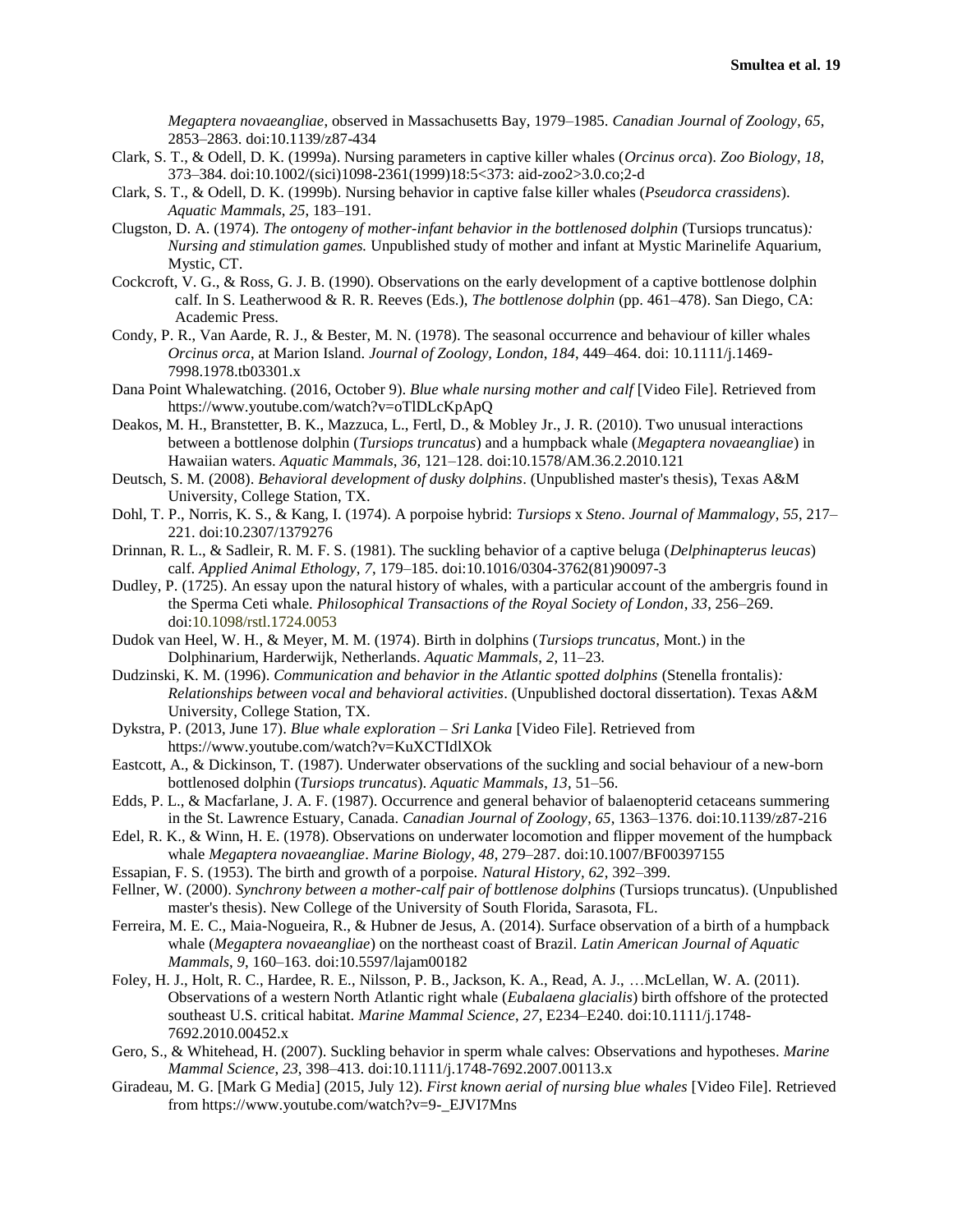- Glockner-Ferrari, D. A., & Ferrari, M. J. (1984). Reproduction in humpback whales, *Megaptera novaeangliae*, in Hawaiian waters. *Reports of the International Whaling Commission*, *Special Issue 6*, 237–242.
- Glockner-Ferrari, D. A., & Ferrari, M. J. (1985). *Individual identification, behavior, reproduction and distribution of humpback whales,* Megaptera novaeangliae*, in Hawaii*. Washington, DC: Marine Mammal Commission. (NTIS PB85-200772).
- Glockner, D. A., & Venus, S. C. (1983). Individual identification, growth rate, and behavior of humpback whale, *Megaptera novaeangliae*, cows and calves in the waters off Maui, Hawaii, 1977–1979. In R. Payne (Ed.), *Communication and behavior of whales* (pp. 223–258). Boulder, CO: Westview Press.
- Gordon, J. C. D. (1987). *The behaviour and ecology of sperm whales off Sri Lanka*. (Unpublished doctoral dissertation). University of Cambridge, Cambridge, UK.
- Gordon, J. C. D. (1991). The World Wildlife Fund's Indian Ocean Sperm Whale Project: An example of cetacean research within the Indian Ocean Sanctuary. In S. Leatherwood, & G. P. Donovan (Ed.), *Cetaceans and cetacean research in the Indian Ocean Sanctuary* (pp. 219–239). Nairobi, Kenya: United Nations Environment Programme.
- Gubbins, C., McCowan, B., Lynn, S. K., Hooper, S., & Reiss, D. (1999). Mother-infant spatial relations in captive bottlenose dolphins. *Marine Mammal Science*, *15*, 751–765. doi: 10.1111/j.1748-7692.1999.tb00841.x
- Gurevich, V. S. (1977). Post-natal behavior of an Atlantic bottlenosed dolphin calf (*Tursiops truncatus*, Montagu) born at Sea World. In S. H. Ridgway & K. Benirschke (Eds.), *Breeding dolphins; present status, suggestions for the future* (pp. 168–184). Washington, DC: Marine Mammal Commission. (NTIS PB-273673).
- Haenel, N. J. (1986). General notes on the behavioral ontogeny of Puget Sound killer whales and the occurrence of allomaternal behavior. In B. C. Kirkevold & J. S. Lockard (Eds.), *Behavioral biology of killer whales* (pp. 285–300). New York, NY: Alan R. Liss, Inc.
- Hain, J. H. W., Hampp, J. D., McKenney, S. A., Albert, J. A., & Kenney, R. D. (2013). Swim speed, behavior, and movement of North Atlantic right whales (*Eubalaena glacialis*) in coastal waters of northeastern Florida, USA. *PLoS ONE*, *8*, e54340. doi:10.1371/journal.pone.0054340
- Hamilton, P. K., & Cooper, L. A. (2010). Changes in North Atlantic right whale (*Eubalaena glacialis*) cow–calf association times and use of the calving ground: 1993–2005. *Marine Mammal Science*, *26*, 896–916. doi:10.1111/j.1748-7692.2010.00378.
- Hewlett, S. R. (1978). It's a boy, at the Vancouver Aquarium. *Animal Kingdom, 81*, 15–27.
- Hofmann, B., Scheer, M., & Behr, I. P. (2004). Underwater behaviors of short-finned pilot whales (*Globicephala macrorhynchus*) off Tenerife. *Mammalia*, *68*, 221–224. doi:10.1515/mamm.2004.020
- Jacobsen, J. K. (1986). The behavior of *Orcinus orca* in the Johnstone Strait, British Columbia. In B. C. Kirkevold & J. S. Lockard (Eds.), *Behavioral biology of killer whales* (pp. 135–185). New York, NY: Alan R. Liss, Inc.
- Jacobsen, T. B., Mayntz, M., & Amundin, M. (2003). Splitting suckling data of bottlenose dolphin (*Tursiops truncatus*) neonates in human care into suckling bouts. *Zoo Biology*, *22*, 477–488. doi:10.1002/zoo.10094
- Johnson, C. M., & Norris, K. S. (1994). Social behavior. In K. S. Norris, B. Würsig, R. S. Wells, & M. Würsig (Eds.), *The Hawaiian spinner dolphin* (pp. 243–286). Berkeley, CA: University of California Press.
- Johnson, G., Frantzis, A., Johnson, C., Alexiadou, V., Ridgway, S., & Madsen, P. T. (2010). Evidence that sperm whale (*Physeter macrocephalus*) calves suckle through their mouth. *Marine Mammal Science*, *26*, 990– 996. doi:10.1111/j.1748-7692.2010.00385.x
- Joseph, B. E., Antrim, J. E., & Cornell, L. H. (1987). Commerson's dolphin (*Cephalorhynchus commersoni*): A discussion of the first live birth within a marine zoological park. *Zoo Biology*, *6*, 69–77. doi:10.1002/zoo.1430060108
- Kastelein, R. A., Dokter, T., & Zwart, P. (1990). The suckling of a Bottlenose dolphin calf (*Tursiops truncatus*) by a foster mother, and information on transverse birth bands. *Aquatic Mammals, 16*, 134–138.
- Kastelein, R. A., McBain, J., & Neurohr, B. (1993). Information on the biology of Commerson's dolphins (*Cephalorhynchus commersonii*). *Aquatic Mammals*, *19*, 13–19.
- Kasuya, T. (1999). Finless porpoise *Neophocaena phocaenoides* (G. Cuvier, 1829). In S. H. Ridgway & R. Harrison (Eds.), *Handbook of marine mammals, Vol 6: The second book of dolphins and the porpoises* (pp. 411– 442). San Diego, CA: Academic Press.
- Krasnova, V. V., Bel'kovich, V. M., & Chernetsky, A. D. (2006). Mother-infant spatial relationships in wild beluga (*Delphinapterus leuca*s) during postnatal development under natural conditions. *Biological Bulletin*, *33*, 53–58. doi:10.1134/S1062359006010079
- Kuczaj II, S. A., & Yeater, D. B. (2007). Observations of rough-toothed dolphins (*Steno bredanensis*) off the coast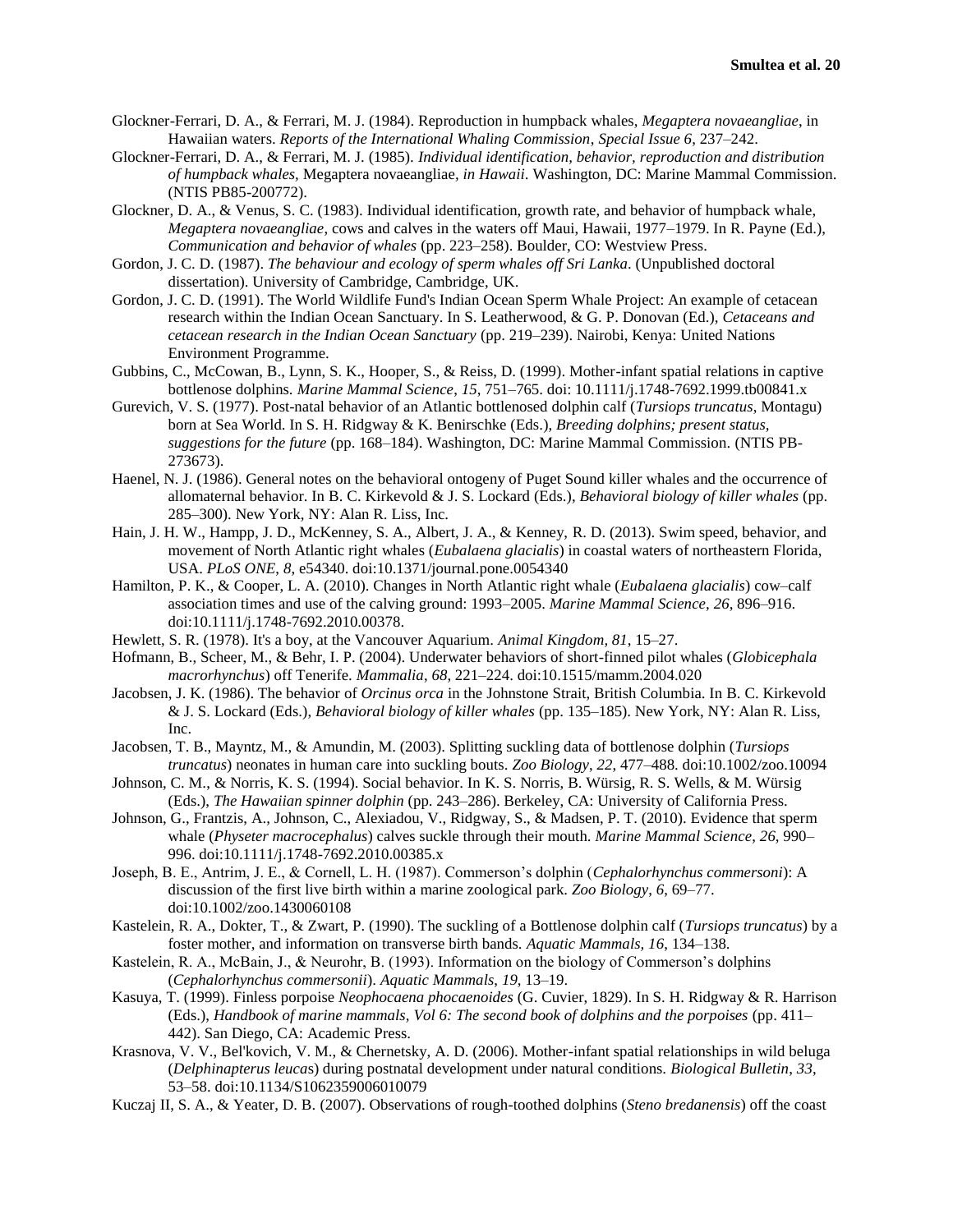of Utila, Honduras. *Journal of the Marine Biological Association of the United Kingdom*, *87*, 141–148. doi:10.1017/S0025315407054999

- Lefèvre, Y., Leborgne, E., & Gannier, A. (1999). An abnormal calf of humpback whale observed off Rurutu Island (French Polynesia). *European Research on Cetaceans*, *13*, 367–368.
- Leung, E. S., Vergara, V., & Barrett-Lennard, L. G. (2010). Allonursing in captive belugas (*Delphinapterus leucas*). *Zoo Biology*, *29*, 633–637. doi:10.1002/zoo.20295.
- Liu, R., Klinowska, M., & Harrison, R. J. (1986). The behaviour of *Lipotes vexillifer* and *Neophocaena phocaenoides* in the Changjiang River and in captivity in China. In M. M. Bryden & R. Harrison (Eds.), *Research on dolphins* (pp. 433–439). Oxford, UK: University Press.
- Mann, J., & Smuts, B. (1999). Behavioral development in wild bottlenose dolphin newborns (*Tursiops* sp.). *Behaviour*, *136*, 529–566.
- Mann, J., Connor, R. C., Barre, L. M., & Heithaus, M. R. (2000). Female reproductive success in bottlenose dolphins (*Tursiops* sp.): Life history, habitat, provisioning, and group-size effects. *Behavioral Ecology*, *11*, 210–219. doi:10.1093/beheco/11.2.210
- Markowitz, W. J. (2012). *Comparative socioecology of the dusky dolphin* (Lagenorynchus obscurus) *in New Zealand*. (Unpublished doctoral dissertation). Massey University, Manawatu, New Zealand.
- McBride, A. F., & Kritzler, H. (1951). Observations on pregnancy, parturition, and post-natal behavior in the bottlenose dolphin. *Journal of Mammalogy*, *32*, 251–266. doi:10.2307/1375657
- Mello, I., Nordensten, L., & Amundin, M. (2005). Reactions of three bottlenose dolphin dams with calves to other members of the group in connection with nursing. *Zoo Biology*, *24*, 543–555. doi:10.1002/zoo.20071
- Miles, J. A., & Herzing, D. L. (2003). Underwater analysis of the behavioural development of free-ranging Atlantic spotted dolphin (*Stenella frontalis*) calves (birth to 4 years of age). *Aquatic Mammals*, *29*, 363–377.
- Morete, M. E., Freitas, A., Engel, M. H., Pace, R. M., & Clapham, P. J. (2003). A novel behavior observed in humpback whales on wintering grounds at Abrolhos Bank (Brazil). *Marine Mammal Science*, *19*, 694–707. doi:10.1111/j.1748-7692.2003.tb01125.x
- Morisaka, T., Kohshima. S., Yoshioka, M., Suzuki, M., & Nakahara, F. (2010). Recent studies on captive cetaceans in Japan: Working in tandem with studies on cetaceans in the wild. *International Journal of Comparative Psychology*, *23*, 644–663.
- Morisaka, T., Shinohara, M., & Taki, M. (2005). Underwater sounds produced by neonatal bottlenose dolphins (*Tursiops truncatus*): II. Potential function. *Aquatic Mammals*, *31*, 258–265. doi:10.1578/AM.31.2.2005.258
- National Geographic. (2016, March 6). *Exclusive video may show blue whale calf nursing*. Retrieved from http://news.nationalgeographic.com/2016/03/160302-blue-whale-mother-calf-nursing-video-pygmy-newzealand/
- Norris, K. S., & Dohl, T. P. (1980). Behavior of the Hawaiian spinner dolphin, *Stenella longirostris*. *Fishery Bulletin*, *77*, 821–849.
- Notarbartolo di Sciara, G. (1983). *Bryde's whales (*Balaenoptera edeni *Anderson, 1878) off eastern Venezuela (Cetacea, Balaenopteridae)*. (HSWRI Tech. Rep. 83-153). San Diego, CA: Hubbs-Sea World Research Institute.
- Patenaude, N. J. (2000). *Southern right whales wintering in the Auckland Islands*. (Conservation Advisory Science Notes No. 321). Wellington, New Zealand: Department of Conservation.
- Peddemors, V. M., Fothergill, M., & Cockcroft, V. G. (1992). Feeding and growth in a captive-born bottlenose dolphin *Tursiops truncatus*. *South African Journal of Zoology*, *27*, 74–80.
- Pilleri, G., & Chen, P. (1979). How the finless porpoise (*Neophocaena asiaeorientalis*) carries its calves on its back, and the function of the denticulated area of skin, as observed in the Changjiang River, China. *Investigations on Cetacea*, *10*, 105–108.
- Press, R. (2015, October 21). UAV reveals killer whales in striking detail. Retrieved from http://www.fisheries.noaa.gov/podcasts/2015/10/uav\_killer\_whale.html
- Rakhmawati, H. (2013). *Tingkah laku menyusu dan makan anak lumba-lumba hidung boto (*Tursiops aduncus*) dalam* captivity ex situ (*Nursing and feeding behaviors of calf bottlenose dolphin (*Tursiops aduncus*) in*  captivity ex situ) Yogyakarta, Indonesia: Universitas Gadjah Mada Yogyakarta.
- Reeves, R. R., Smith, T. D., Lund, J. N., Lebo, S. A., & Josephson, E. A. (2010). Nineteenth-century ship-based catches of gray whales, *Eschrichtius robustus*, in the eastern North Pacific. *Marine Fisheries Review*, *72*,  $26 - 65$ .
- Reid, K., Mann, J., Weiner, J. R., & Hecker, N. (1995). Infant development in two aquarium bottlenose dolphins. *Zoo Biology*, *14*, 135–147. doi:10.1002/zoo.1430140207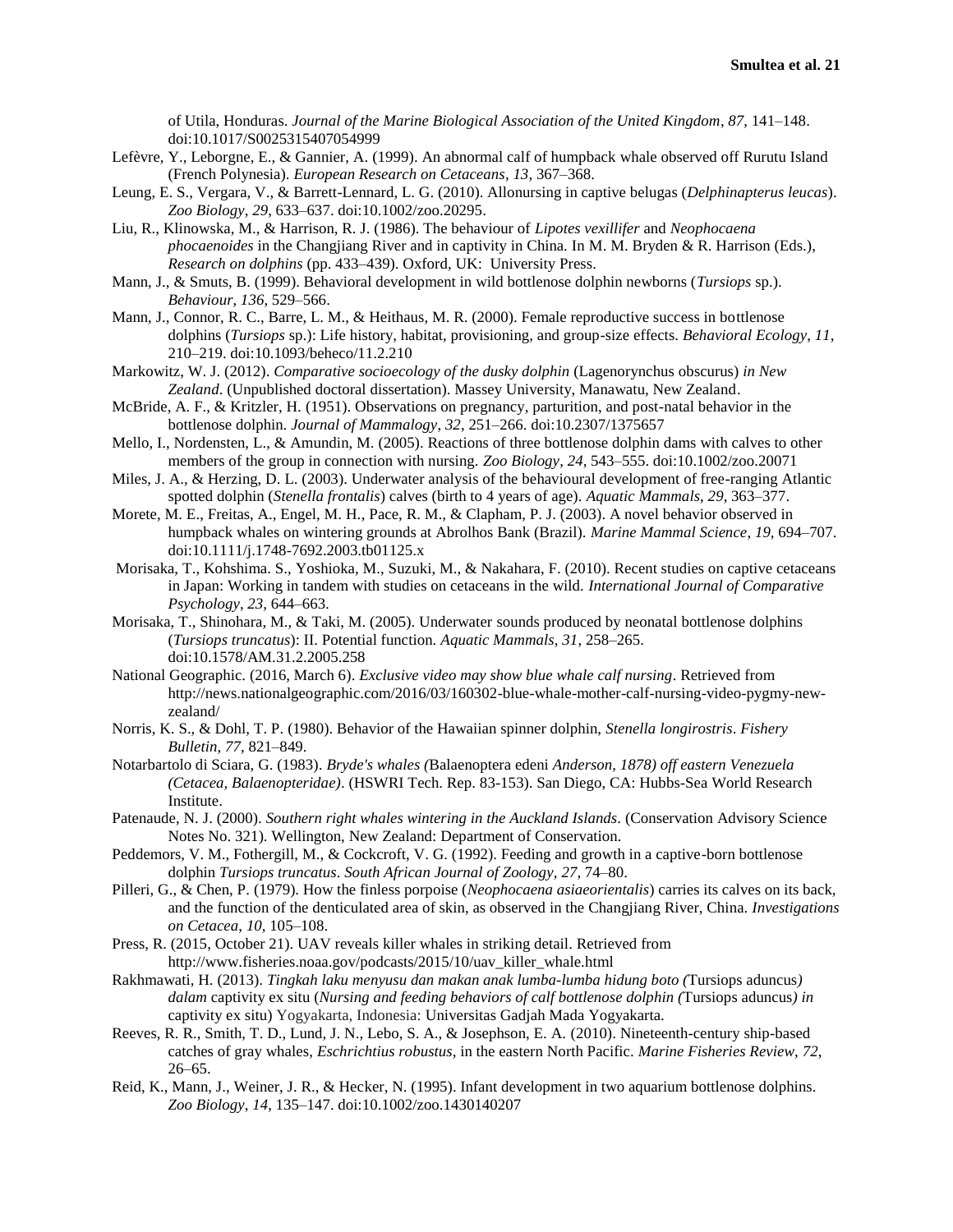- Richardson, W. J., Greene Jr., C. R., Koski, W. R., Malme, C. L., Miller, G. W., Smultea, M. A., & Würsig, B. (1990). *Acoustic effects of oil production activities on bowhead and white whales visible during spring migration near Pt. Barrow, Alaska - 1989 phase: Sound propagation and whale responses to playbacks of continuous drilling noise from an ice platform, as studied in pack ice conditions*. (OCS Study MMS 90- 0017). Herndon, VA: Minerals Management Service.
- Ridgway, S., Kamolnick, T., Reddy, M., Curry, C., & Tarpley, R. J. (1995). Orphan-induced lactation in *Tursiops* and analysis of collected milk. *Marine Mammal Science*, *11*, 172–182. doi:10.1111/j.1748- 7692.1995.tb00516.x
- Russell, J. M., Simonoff, J. S., & Nightingale, J. (1997). Nursing behaviors of beluga calves (*Delphinapterus leucas*) born in captivity. *Zoo Biology*, *16*, 247–262. doi:10.1002/(SICI)1098-2361(1997)16:3<247:AID-ZOO5>3.0.CO;2-A
- Saayman, G. S., & Tayler, C. K. (1979). The socioecology of humpback dolphins (*Sousa* sp.). In H. E. Winn & B. L. Olla (Eds.), *Behavior of marine animals, Vol. 3: Cetaceans* (pp. 165–226). New York, NY: Plenum Press.
- Sakai, M., Kita, Y. F., Kogi, K., Shinohara, M., Morisaka, T., Shiina, T., & Inoue-Murayama, M. (2016). A wild Indo-Pacific bottlenose dolphin adopts a socially and genetically distant neonate. *Scientific Reports*, *6,* 23902. doi: 23910.21038/srep23902
- Sakai, M., Morisaka, T., Iwasaki, M., Yoshida, Y., Wakabayashi, I., Seko, A., Kasamatsu, M., …Kohshima, S. (2013). Mother–calf interactions and social behavior development in Commerson's dolphins (*Cephalorhynchus commersonii*). *Journal of Ethology*, *31*, 305–313. doi:10.1007/s10164-013-0380-2
- Santillán, L., Roca, M., Apaza, M., Oliviera, L. R., & Ontón, K. (2004). New record of mother-calf pair of southern right whale, *Eubalaena australis*, off the Peruvian coast. *Latin American Journal of Aquatic Mammals*, *3*, 83–84. doi:10.5597/lajam00053
- Scammon, C. M. (1874). *The marine mammals of the north-western coast of North America, described and illustrated; together with an account of the American whale-fishery*. San Francisco, CA: John H. Carmany and Company.
- Schaffar-Delaney, A. (2004). *Female reproductive strategies and mother-calf relationships of common dolphins*  (Delphinus delphis) *in the Hauraki Gulf, New Zealand*. (Unpublished master's thesis). Massey University, Albany, New Zealand.
- Schroeder, J. P. (1990). Breeding bottlenose dolphins in captivity. In S. Leatherwood & R. R. Reeves (Eds.), *The bottlenose dolphin* (pp. 435–446). San Diego, CA: Academic Press.
- Sergeant, D. E., & Brodie, P. F. (1975). Identity, abundance, and present status of populations of white whales, *Delphinapterus leucas*, in North America. *Journal of the Fisheries Research Board of Canada*, *32*, 1047– 1054. doi:10.1139/f75-123
- Silva Jr., J. M., Silva, F. J. L., & Sazima, I. (2005). Rest, nurture, sex, release, and play: Diurnal underwater behaviour of the spinner dolphin at Fernando de Noronha Archipelago, SW Atlantic. *Journal of Ichthyology and Aquatic Biology*, *9*, 161–176.
- Starrett, A., & Starrett, P. (1955). Observations on young blackfish, *Globicephala. Journal of Mammalogy, 36*, 424–429. doi:10.2307/1375685
- Steiner, L., Silva, M. A., Zereba, J., & Leal, M. J. (2007). Bryde's whales, *Balaenoptera edeni*, observed in the Azores: A new species record for the region. *JMBA2-Biodiversity Records, 1*, doi:10.1017/S1755267207007282
- Stensland, E., & Berggren, P. (2007). Behavioural changes in female Indo-Pacific bottlenose dolphins in response to boat-based tourism. *Marine Ecology Progress Series*, *332*, 225–234. doi:10.3354/meps332225
- Swartz, S. L. (1986). Gray whale migratory, social and breeding behavior. *Reports of the International Whaling Commission*, *Special Issue 8*, 207–229.
- Sychenko, O. A. (2011). *Western gray whale (*Eschrichtius robustus*) mother and calf ecology off Sakhalin Island*. (Unpublished master's thesis). Texas A&M University, College Station, TX.
- Tavolga, M. C., & Essapian, F. S. (1957). The behavior of the Bottle-nosed Dolphin (*Tursiops truncatus*): Mating, pregnancy, parturition and mother-infant behavior. *Zoologica*, *42*, 11–31.
- Thomas, P. O., & Taber, S. M. (1984). Mother-infant interaction and behavioral development in southern right whales, *Eubalena australis*. *Behaviour*, *88*, 42–60. doi:10.1163/156853984X00470
- Tomilin, A. G. (1967). *Mammals of the U.S.S.R. and adjacent countries. Vol. IX: Cetacea*. (Israel Program for Scientific Translations, Trans.). Academy of Science, Moscow, Russia: Academy of Science. (Original work published 1957).
- Torres, L., & Klinck, H. (2016). *Blue whale ecology in the South Taranaki Bight region of New Zealand. January-February 2016 Field Report*. Newport, OR: Oregon State University.